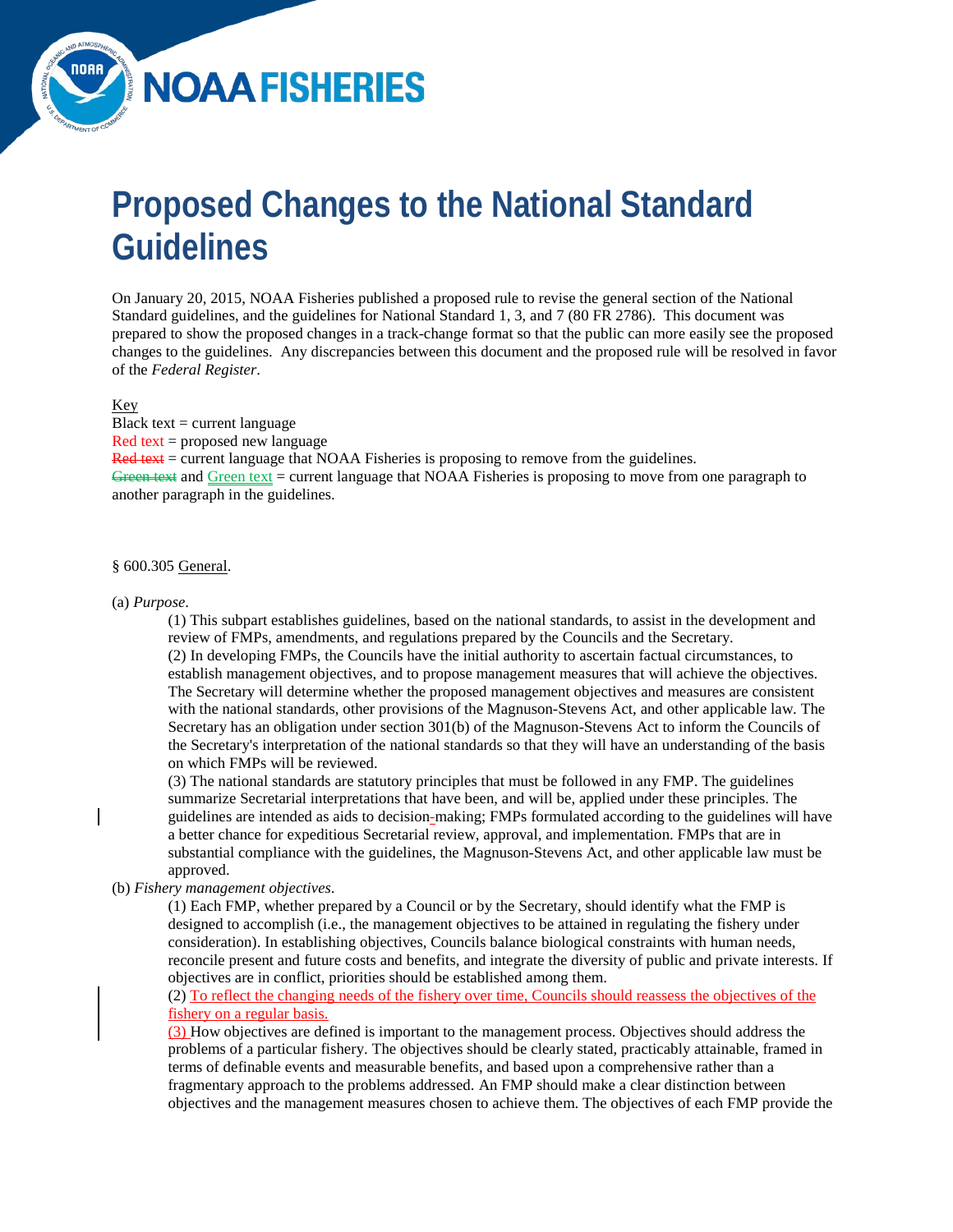context within which the Secretary will judge the consistency of an FMP's conservation and management measures with the national standards.

(c) Stocks that require conservation and management.

(1) Magnuson-Stevens Act section 302(h)(1) requires a Council to prepare an FMP for each fishery under its authority that requires (or in other words, is in need of) conservation and management. Not every fishery requires Federal management. Any stocks that are predominately caught in Federal waters and are overfished or subject to overfishing, or likely to become overfished or subject to overfishing, are considered to require conservation and management. In addition, the following non-exhaustive list of factors should be used by a Council when deciding whether stocks require conservation and management:

(i) The stock is an important component of the marine environment.

(ii) The stock is caught by the fishery.

(iii) Whether an FMP can improve or maintain the condition of the stocks.

(iv) The stock is a target of a fishery.

(v) The stock is important to commercial, recreational, or subsistence users.

(vi) The fishery is important to the Nation and to the regional economy.

(vii) The need to resolve competing interests and conflicts among user groups and whether an FMP can further that resolution.

(viii) The economic condition of a fishery and whether an FMP can produce more efficient utilization.

(ix) The needs of a developing fishery, and whether an FMP can foster orderly growth. (x) The extent to which the fishery could be or is already adequately managed by states, by state/Federal programs, by Federal regulations pursuant to other FMPs or international commissions, or by industry self-regulation, consistent with the policies and standards of the Magnuson-Stevens Act.

(2) When considering adding a new stock to an FMP or keeping an existing stock within an FMP, Councils should prepare a thorough analysis of the factors, and any additional considerations that may be relevant to the particular stock. No single factor is dispositive, but Councils should consider weighting the factors as follows. Factors  $(c)(1)(i)-(iii)$  of this section should be considered first, as they address maintaining a fishery resource and the marine environment. *See* § 1802(5)(A). These factors weigh in favor of including a stock in an FMP. Councils should next consider factors  $(c)(1)(iv)-(ix)$  of this section, which set forth key economic, social, and other reasons contained within the MSA for an FMP action. *See* 16 U.S.C. §1802(5)(B). Regardless of whether any of the first nine factors indicates a conservation and management need, a Council should consider factor  $(c)(1)(x)$  of this section before deciding to include or maintain a stock in an FMP. In many circumstances, adequate management of a fishery by states, state/Federal programs, or another Federal FMP would weigh heavily against a Federal FMP action. *See, e.g.*, 16 U.S.C. § 1851(a)(7); 1856(a)(3). In evaluating the above criteria, a Council should consider the specific circumstances of a fishery, based on the best scientific information available; to determine whether there are biological, economic, social and/or operational concerns that can be addressed by Federal management. (3) Councils may choose to identify stocks within their FMPs as ecosystem component (EC) species (see 50 CFR 600.310(d)(1)) if they do not require conservation and management. EC species may be identified at the species or stock level, and may be grouped into complexes. Consistent with National Standard 9, MSA section 303(b)(12), and other applicable MSA sections, management measures can be adopted in order to, for example, collect data on the EC species, minimize bycatch or bycatch mortality of EC species, protect the associated role of EC species in the ecosystem, or for other reasons.

(4) A stock or stock complex may be identified in more than one FMP. In this situation, the relevant Councils should choose which FMP will be the primary FMP in which reference points for the stock or stock complex are established. In other FMPs, the stock or stock complex may be identified as "other managed stocks" and management measures that are consistent with the objectives of the primary FMP can be established.

(5) Councils should periodically review their FMPs and the best scientific information available and determine if the stocks are appropriately identified. As appropriate, stocks should be reclassified within a FMP, added to or removed from an existing FMP, or added to a new FMP, through a FMP amendment that documents the rationale for the decision.

(dc) Word usage*.* within the National Standard Guidelines. The word usage refers to all regulations in this subpart. (1) *Must* is used, instead of "shall", to denote an obligation to act; it is used primarily when referring to requirements of the Magnuson-Stevens Act, the logical extension thereof, or of other applicable law.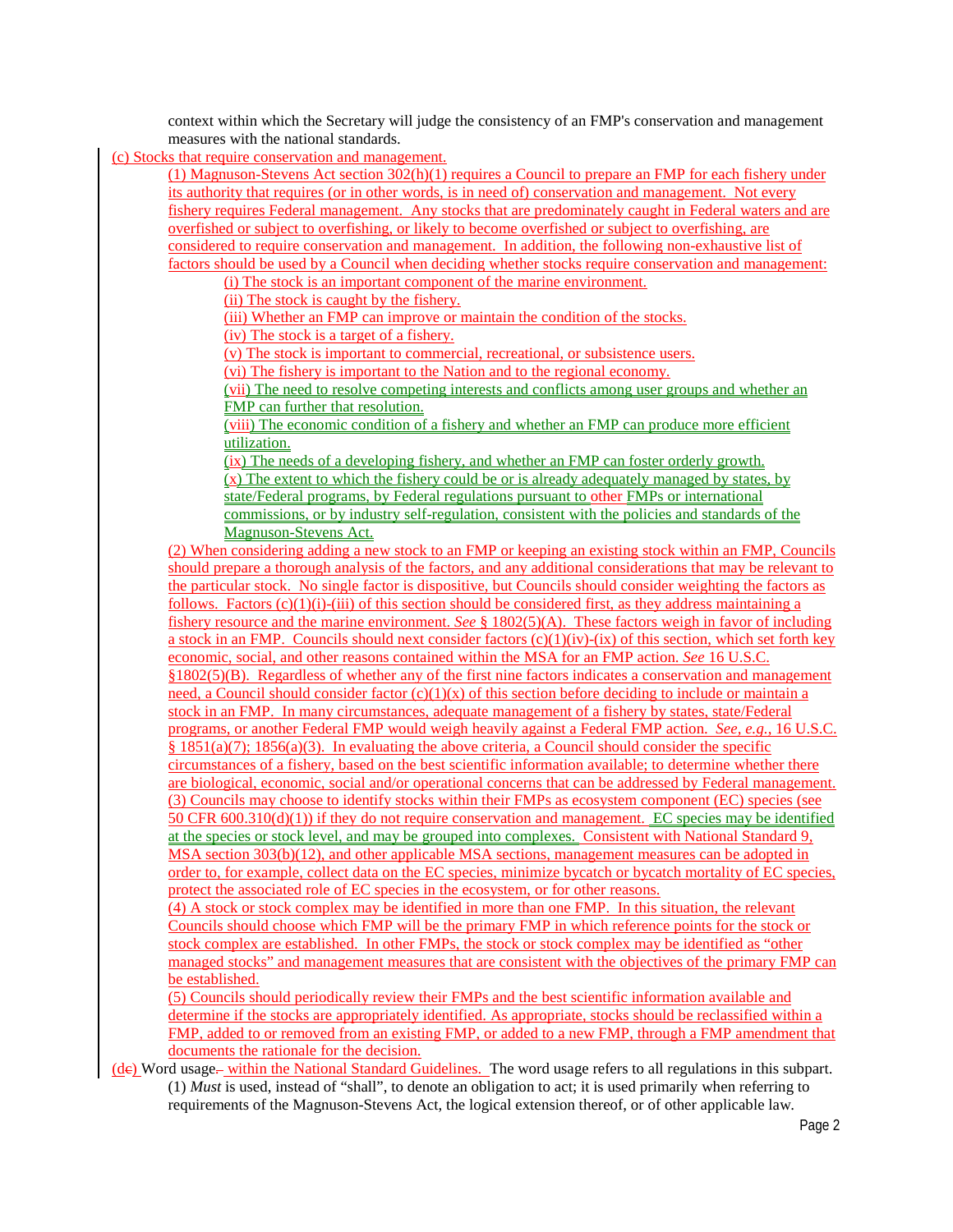(2) *Shall* is used only when quoting statutory language directly, to avoid confusion with the future tense. (3) *Should* is used to indicate that an action or consideration is strongly recommended to fulfill the Secretary's interpretation of the Magnuson-Stevens Act, and is a factor reviewers will look for in evaluating a SOPP or FMP.

(4) *May* is used in a permissive sense.

(5) *May not* is proscriptive; it has the same force as "must not."

(6(5) *Will* is used descriptively, as distinguished from denoting an obligation to act or the future tense. (76) *Could* is used when giving examples, in a hypothetical, permissive sense.

(87) *Can* is used to mean "is able to," as distinguished from "may."

(98) *Examples* are given by way of illustration and further explanation. They are not inclusive lists; they do not limit options.

(109) *Analysis,* as a paragraph heading, signals more detailed guidance as to the type of discussion and examination an FMP should contain to demonstrate compliance with the standard in question.

(1110) *Council* includes the Secretary, as applicable, when preparing FMPs or amendments under section 304(c) and (g) of the Magnuson-Stevens Act.

(12) *Stock or stock complex* is used as a synonym for "fishery" in the sense of the Magnuson-Stevens Act's first definition of the term; that is, as "one or more stocks of fish that can be treated as a unit for purposes of conservation and management and that are identified on the basis of geographic, scientific, technical, recreational, or economic characteristics," as distinguished from the Magnuson Stevens Act's second definition of fishery as "any fishing for such stocks."

(11) *Target stocks* are stocks or stock complexes that fishers seek to catch for sale or personal use, including "economic discards" as defined under Magnuson-Stevens Act section 3(9).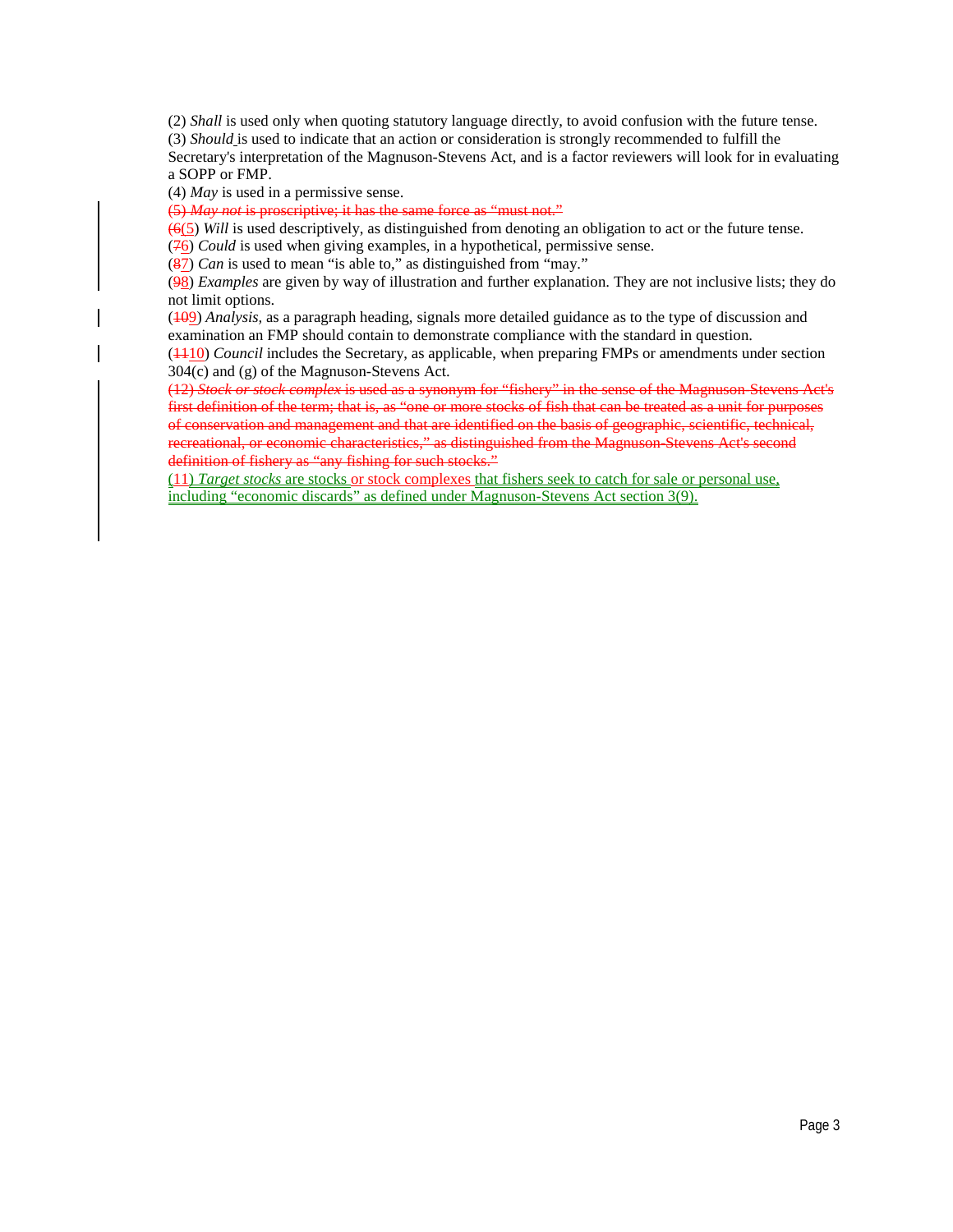§ 600.310 National Standard 1—Optimum Yield.

(a) *Standard 1*. Conservation and management measures shall prevent overfishing while achieving, on a continuing basis, the optimum yield (OY) from each fishery for the U.S. fishing industry. (b) *General*.

(1) The guidelines set forth in this section describe fishery management approaches to meet the objectives of National Standard 1 (NS1), and include guidance on:

(i) Specifying maximum sustainable yield (MSY) and OY;

(ii) Specifying status determination criteria (SDC) so that overfishing and overfished determinations can be made for stocks and stock complexes that are part of a fishery require, or are in need of, conservation and management;

(iii) Preventing overfishing and achieving OY, incorporation of scientific and management uncertainty in control rules, and adaptive management using annual catch limits (ACL) and measures to ensure accountability  $(AM)$ ; i.e., accountability measures  $(AMS)$ ; and

(iv) Rebuilding stocks and stock complexes.

(2) *Overview of Magnuson-Stevens Act concepts and provisions related to NS1*—

(i) *MSY.* The Magnuson-Stevens Act establishes MSY as the basis for fishery management and requires that: The fishing mortality rate **doesmust** not jeopardize the capacity of a stock or stock complex to produce MSY; the abundance of an overfished stock or stock complex must be rebuilt to a level that is capable of producing MSY; and OY must not exceed MSY.

(ii) *OY*. The determination of OY is a decisional mechanism for resolving the Magnuson-Stevens Act's conservation and management objectives, achieving a fishery management plan's (FMP) objectives, and balancing the various interests that comprise the greatest overall benefits to the Nation. OY is based on MSY as reduced under paragraphs (e)(3)(iii)(A) and ( $\ddot{\textbf{w}}$ B) of this section. The most important limitation on the specification of OY is that the choice of OY and the conservation and management measures proposed to achieve it must prevent overfishing. (iii) *ACLs and AMs*. Any FMP which is prepared by any Council shall establish a mechanism for specifying ACLs in the FMP (including a multiyear plan), implementing regulations, or annual specifications, at a level such that overfishing does not occur in the fishery, including measures to ensure accountability (Magnuson-Stevens Act section  $303(a)(15)$ ). Subject to certain exceptions and circumstances described in paragraph (h) of this section, this requirement takes effect in fishing year 2010, for fisheries determined subject to overfishing, and in fishing year 2011, for all other fisheries (Magnuson-Stevens Act section 303 note). "Council" includes the Regional Fishery Management Councils and the Secretary of Commerce, as appropriate (*see* § 600.305(c)(11)). (iv) *Reference points*. SDC, MSY, OY, acceptable biological catch (ABC), and ACL, which are described further in paragraphs (e) and (f) of this section, are collectively referred to as "reference

points." (v) *Scientific advice*. The Magnuson-Stevens Act has requirements regarding scientific and statistical committees (SSC) of the Regional Fishery Management Councils, including but not limited to, the following provisions:  $(\text{paragnhs (b)(2)(v)(A)-(D) of this section}).$  See the National Standard 2 guidelines for further guidance on SSCs and the peer review process (§ 600.315).

(A) Each Regional Fishery Management Council shall establish an SSC as described in section  $302(g)(1)(A)$  of the Magnuson-Stevens Act.

(B) Each SSC shall provide its Regional Fishery Management Council recommendations for ABC as well as other scientific advice, as described in Magnuson-Stevens Act section  $302(g)(1)(B)$ .

(C) The Secretary and each Regional Fishery Management Council may establish a peer review process for that Council for scientific information used to advise the Council about the conservation and management of a fishery (see Magnuson-Stevens Act section  $302(g)(1)(E)$ ). If a peer review process is established, it should investigate the technical merits of stock assessments and other scientific information to be used by the SSC or agency or international scientists, as appropriate. For Regional Fishery Management Councils, the peer review process is not a substitute for the SSC and should work in conjunction with the SSC. For the Secretary, which does not have an SSC, the peer review process should provide the scientific information necessary.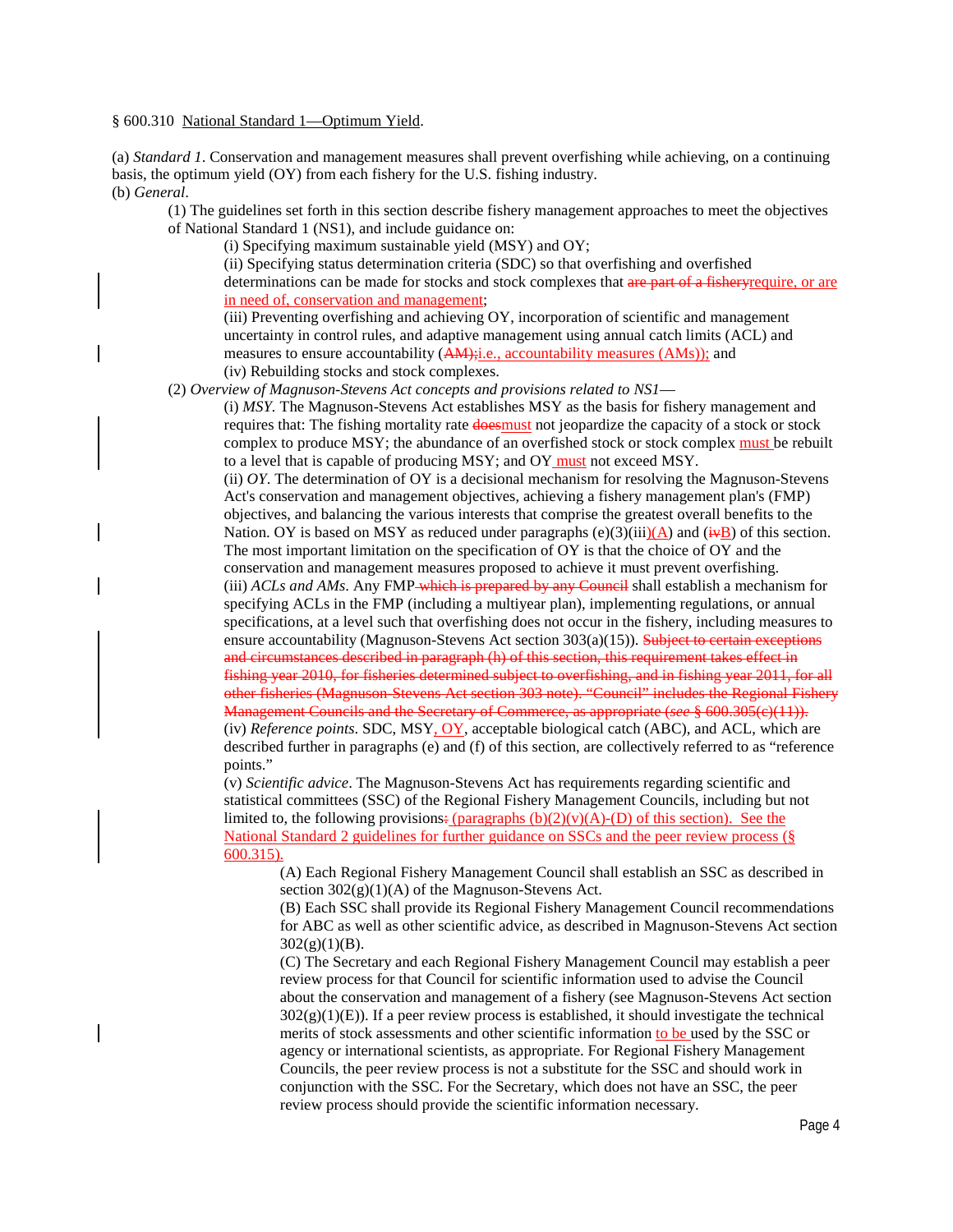(D) Each Council shall develop ACLs for each of its managed fisheries that may not exceed the "fishing level recommendations" of its SSC or peer review process (Magnuson-Stevens Act section 302(h)(6)). The SSC recommendation that is the most relevant to ACLs is ABC, as both ACL and ABC are levels of annual catch.

(3) *Approach for setting limits and accountability measures, including targets, for consistency with NS1*. In general, when When specifying limits and accountability measures intended to avoid overfishing and achieve sustainable fisheries, Councils must take an approach that considers uncertainty in scientific information and management control of the fishery. These guidelines describe how to the Councils could address uncertainty such that there is a low risk that limits are exceeded as described in paragraphs  $(f)(42)$ and  $(f)(6g)(4)$  of this section.

(410) *Vulnerability.* A stock's vulnerability to fishing pressure is a combination of its productivity, which depends upon its life history characteristics, and its susceptibility to the fishery. Productivity refers to the capacity of the stock to produce MSY and to recover if the population is depleted or overfished, and susceptibility is the potential for the stock to be impacted by the fishery, which includes direct captures, as well as indirect impacts to the fishery (e.g., loss of habitat quality).

(c) *Summary of items to include in FMPs related to NS1*. This section provides a summary of items that Councils must include in their FMPs and FMP amendments in order to address ACL, AM, and other aspects of the NS1 guidelines. As described in further detail in paragraph (d) of this section, Councils may review their FMPs to decide if all stocks are "in the fishery" or whether some fit the category of "ecosystem component species." Councils must also describe fisheries data for the stocks, and stock complexes, and ecosystem component species in their FMPs, or associated public documents such as Stock Assessment and Fishery Evaluation (SAFE) Reports. For all stocks and stock complexes that are "in the fishery" (see paragraph (d)(2) of this section), require conservation and management (see  $\S$  600.305(c)), the Councils must evaluate and describe the following items in their FMPs and amend the FMPs, if necessary, to align their management objectives to end or prevent overfishing and to achieve OY:

(1) MSY and SDC (see paragraphs (e)(1) and (2) of this section).

(2) OY at the stock, stock complex, or fishery level and provide the OY specification analysis (see paragraph (e)(3) of this section).

(3) ABC control rule (see paragraph  $(f)(42)$  of this section).

(4) Mechanisms for specifying ACLs and possible sector-specific ACLs in relationship to the ABC (see paragraphs  $(f)(\frac{5}{9})$  and  $(h4)$  of this section).

(5) AMs (see paragraphs (g) and  $(h)(1)$  of this section).

(6) Stocks and stock complexes that have statutory exceptions from ACLs and AMs (see paragraph  $(h)(21)$ ) of this section) or which fall under limited circumstances which require different approaches to meet the ACLMagnuson-Stevens Act requirements (see paragraph (h)(32) of this section).

(d) *Classifying stocks in an FMP Stocks and stock complexes*—

(1) *Introduction*. As described in § 600.305(c), Councils should identify in their FMPs the stocks that require conservation and management. Such stocks must have ACLs, other reference points, and accountability measures. Other stocks that are identified in an FMP (i.e., ecosystem component species or stocks that the fishery interacts with but are managed primarily under another FMP, see  $\S$  600.305(c)(3)-(4)) do not require ACLs, other reference points, and accountability measures.

(1) *Introduction.* Magnuson-Stevens Act section 303(a)(2) requires that an FMP contain, among other things, a description of the species of fish involved in the fishery. The relevant Council determines which specific target stocks and/or non-target stocks to include in a fishery. This section provides that a Council may, but is not required to, use an "ecosystem component (EC)" species classification. As a default, all stocks in an FMP are considered to be "in the fishery," unless they are identified as EC species (see § 600.310(d)(5)) through an FMP amendment process.

(2) *Stocks in a fishery.* Stocks in a fishery may be grouped into stock complexes, as appropriate. Requirements for reference points and management measures for these stocks are described throughout these guidelines.

(3) "Target stocks" are stocks that fishers seek to catch for sale or personal use, including "economic discards" as defined under Magnuson-Stevens Act section 3(9).

(4) "Non-target species" and "non-target stocks" are fish caught incidentally during the pursuit of target stocks in a fishery, including "regulatory discards" as defined under Magnuson-Stevens Act section 3(38). They may or may not be retained for sale or personal use. Non-target species may be included in a fishery and, if so, they should be identified at the stock level. Some non-target species may be identified in an FMP as ecosystem component (EC) species or stocks.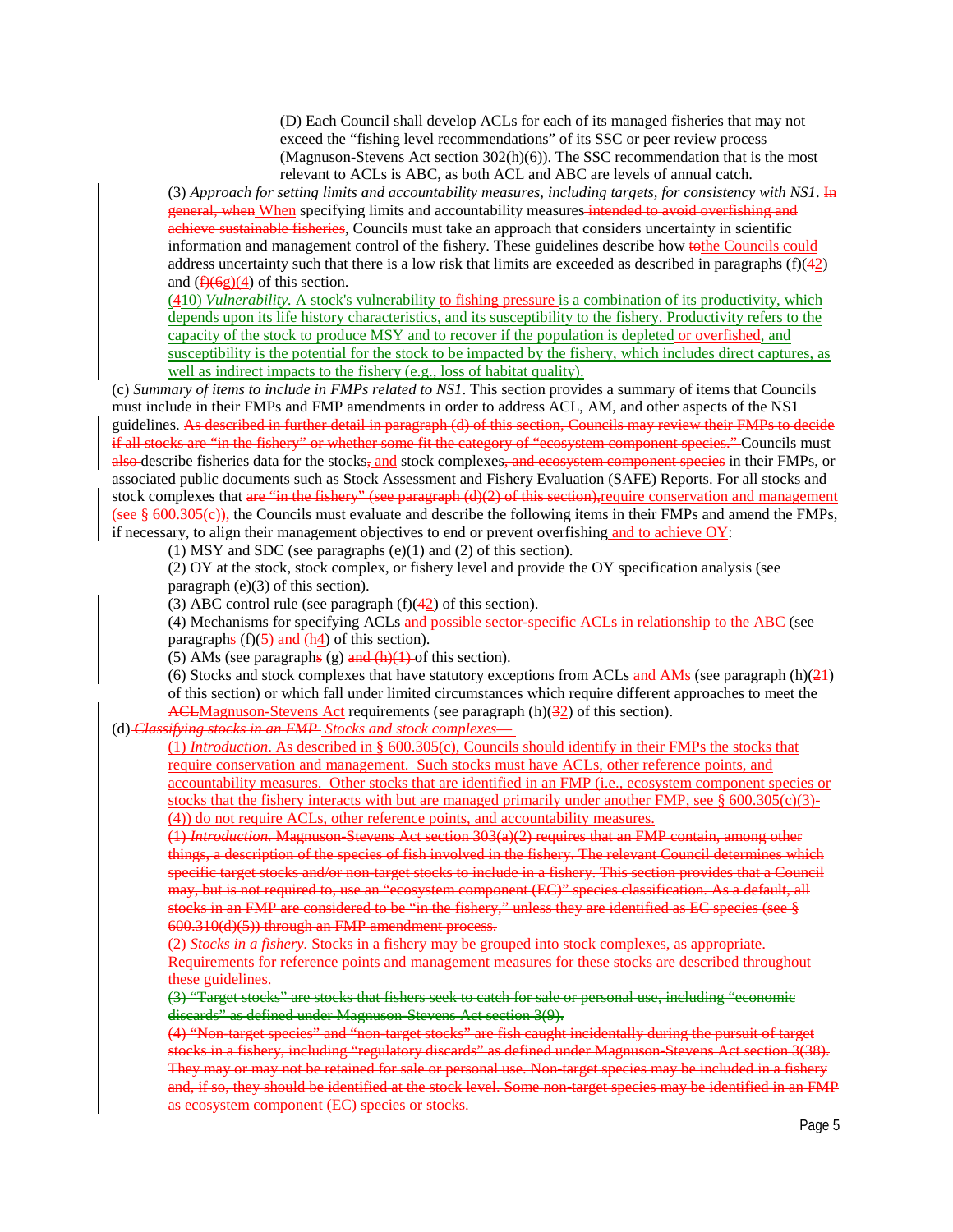#### (5) *Ecosystem component (EC) species.*

(i) To be considered for possible classification as an EC species, the species should:

(A) Be a non-target species or non-target stock;

(B) Not be determined to be subject to overfishing, approaching overfished, or overfished;

(C) Not be likely to become subject to overfishing or overfished, according to the best available information, in the absence of conservation and management measures; and (D) Not generally be retained for sale or personal use.

(ii) Occasional retention of the species would not, in and of itself, preclude consideration of the species under the EC classification. In addition to the general factors noted in paragraphs  $(d)(5)(i)(A)$ - $(D)$  of this section, it is important to consider whether use of the EC species classification in a given instance is consistent with MSA conservation and management requirements.

(iii) EC species may be identified at the species or stock level, and may be grouped into complexes. EC species may, but are not required to, be included in an FMP or FMP amendment for any of the following reasons: For data collection purposes; for ecosystem considerations related to specification of OY for the associated fishery; as considerations in the development of conservation and management measures for the associated fishery; and/or to address other ecosystem issues. While EC species are not considered to be "in the fishery," a Council should consider measures for the fishery to minimize bycatch and bycatch mortality of EC species consistent with National Standard 9, and to protect their associated role in the ecosystem. EC species do not require specification of reference points but should be monitored to the extent that any new pertinent scientific information becomes available (e.g., catch trends, vulnerability, etc.) to determine changes in their status or their vulnerability to the fishery. If necessary, they should be reclassified as "in the fishery."

(6) *Reclassification.* A Council should monitor the catch resulting from a fishery on a regular basis to determine if the stocks and species are appropriately classified in the FMP. If the criteria previously used to classify a stock or species is no longer valid, the Council should reclassify it through an FMP amendment, which documents rationale for the decision.

(7) *Stocks or species identified in more than one FMP.* If a stock is identified in more than one fishery, Councils should choose which FMP will be the primary FMP in which management objectives, SDC, the stock's overall ACL and other reference points for the stock are established. Conservation and management measures in other FMPs in which the stock is identified as part of a fishery should be consistent with the primary FMP's management objectives for the stock.

(8) *Stock complex.* "Stock complex" means a group of stocks that are sufficiently similar in geographic distribution, life history, and vulnerabilities to the fishery such that the impact of management actions on the stocks is similar.

(2) *Stock complex.* Stocks that require conservation and management can be grouped into stock complexes. A "stock complex" is a tool to manage a group of stocks within a FMP.

(i) At the time a stock complex is established, the FMP should provide, to the extent practicable, a full and explicit description of the proportional composition of each stock in the stock complex, to the extent possible... Stocks may be grouped into complexes for various reasons, including where stocks in a multispecies fishery cannot be targeted independent of one another and MSY cannot be defined on a stock-by-stock basis (*see* paragraph (e)(1)(iii) of this section);; where there is insufficient data to measure *theira stock's* status relative to SDC; or when it is not feasible for fishermen to distinguish individual stocks among their catch. Where practicable, the group of stocks should have a similar geographic distribution, life history characteristics, and vulnerabilities to fishing pressure such that the impact of management actions on the stocks is similar. The vulnerability of *individual* stocks to the fishery should be evaluated considered when determining if a particular stock complex should be established or reorganized, or if a particular stock should be included in a complex. Stock complexes may be comprised of: one or more indicator stocks, each of which has SDC and ACLs, and several other stocks; several stocks without an indicator stock, with SDC and an ACL for the complex as a whole; or one of more indicator stocks, each of which has SDC and management objectives, with an ACL for the complex as a whole (this situation might be applicable to some salmon species). (9) ii) *Indicator stocks.*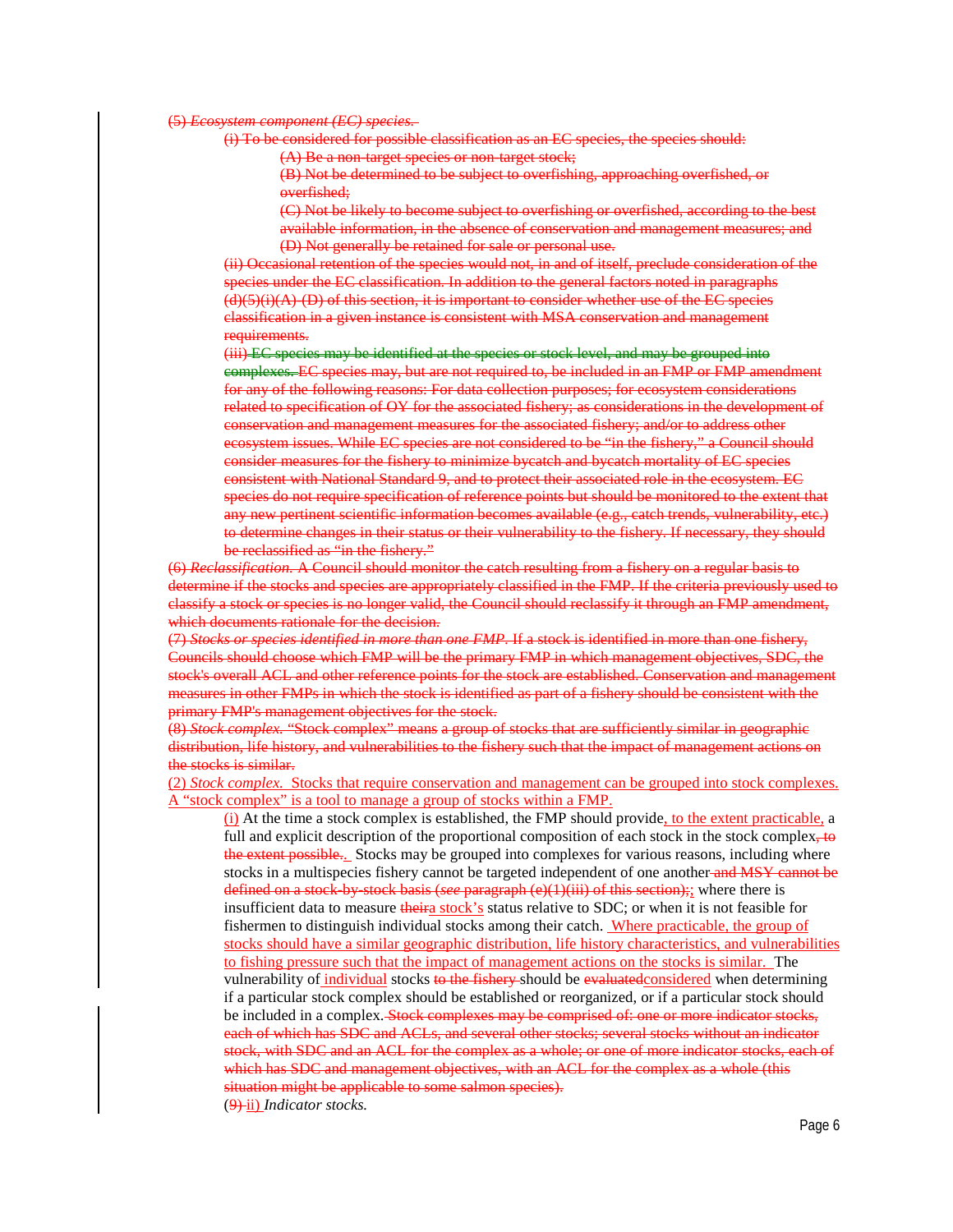(A) An indicator stock is a stock with measurable and objective SDC that can be used to help manage and evaluate more poorly known stocks that are in a stock complex. (B) Where practicable, stock complexes should include one or more indicator stocks (each of which has SDC and ACLs). Otherwise, stock complexes may be comprised of: several stocks without an indicator stock (with SDC and an ACL for the complex as a whole), or one or more indicator stocks (each of which has SDC and management objectives) with an ACL for the complex as a whole (this situation might be applicable to some salmon species). Councils should review the available quantitative or qualitative information (e.g., catch trends, changes in vulnerability, fish health indices, etc.) of stocks within a complex on a regular basis to determine if they are being sustainably managed.

(C) If an indicator stock is used to evaluate the status of a complex, it should be representative of the typical status vulnerability of each stockstocks within the complex, due to similarity in vulnerability. If the stocks within a stock complex have a wide range of vulnerability, they should be reorganized into different stock complexes that have similar vulnerabilities; otherwise the indicator stock should be chosen to represent the more vulnerable stocks within the complex. In instances where an indicator stock is less vulnerable than other members of the complex, management measures need toshould be more conservative so that the more vulnerable members of the complex are not at risk from the fishery.

(D) More than one indicator stock can be selected to provide more information about the status of the complex. When indicator stock(s) are used, periodic re-evaluation of available quantitative or qualitative information (e.g., catch trends, changes in vulnerability, fish health indices, etc.) is needed to determine whether a stock is subject to overfishing, or is approaching (or in) an overfished condition.

(E) When indicator stocks are used, the stock complex's MSY could be listed as "unknown," while noting that the complex is managed on the basis of one or more indicator stocks that do have known stock-specific MSYs, or suitable proxies, as described in paragraph  $(e)(1)(iv)$  of this section.

(10) *Vulnerability.* A stock's vulnerability is a combination of its productivity, which depends upon its life history characteristics, and its susceptibility to the fishery. Productivity refers to the capacity of the stock produce MSY and to recover if the population is depleted, and susceptibility is the potential for the stock to be impacted by the fishery, which includes direct captures, as well as indirect impacts to the fishery (e.g., loss of habitat quality). Councils in consultation with their SSCs, should analyze the vulnerability of stocks in stock complexes where possible.

#### (e) *Features of MSY, SDC, and OY*—

(1) *MSY*. Each FMP must include an estimate of MSY for the stocks and stock complexes inthat require conservation and management. MSY may also be specified for the fishery, as described in paragraph  $(d)(2)$ of this section). a whole.

(i) *Definitions*.

(A) *MSY* is the largest long-term average catch or yield that can be taken from a stock or stock complex under prevailing ecological, environmental conditions and fishery technological characteristics (e.g., gear selectivity), and the distribution of catch among fleets.

(B) *MSY fishing mortality rate* (*Fmsy*) is the fishing mortality rate that, if applied over the long term, would result in MSY.

(C) *MSY stock size* (*Bmsy*) means the long-term average size of the stock or stock complex, measured in terms of spawning biomass or other appropriate measure of the stock's reproductive potential that would be achieved by fishing at Fmsy.

(ii) *MSY for stocks*. MSY should be estimated for each stock based on the best scientific information available (see § [600.315\)](http://www.law.cornell.edu/cfr/text/50/600.315).

(iii) *MSY for stock complexes.* When stock complexes are used, MSY should be estimated on a stock-by-stock basis whenever possible. However, where MSY cannot be estimated for each stock in a stock complex, then MSY may be estimated for one or more indicator stocks for the complex or for the complex as a whole (see paragraph  $(d)(2)(ii)$ ). When indicator stocks are used, the stock complex's MSY could be listed as "unknown," while noting that the complex is managed on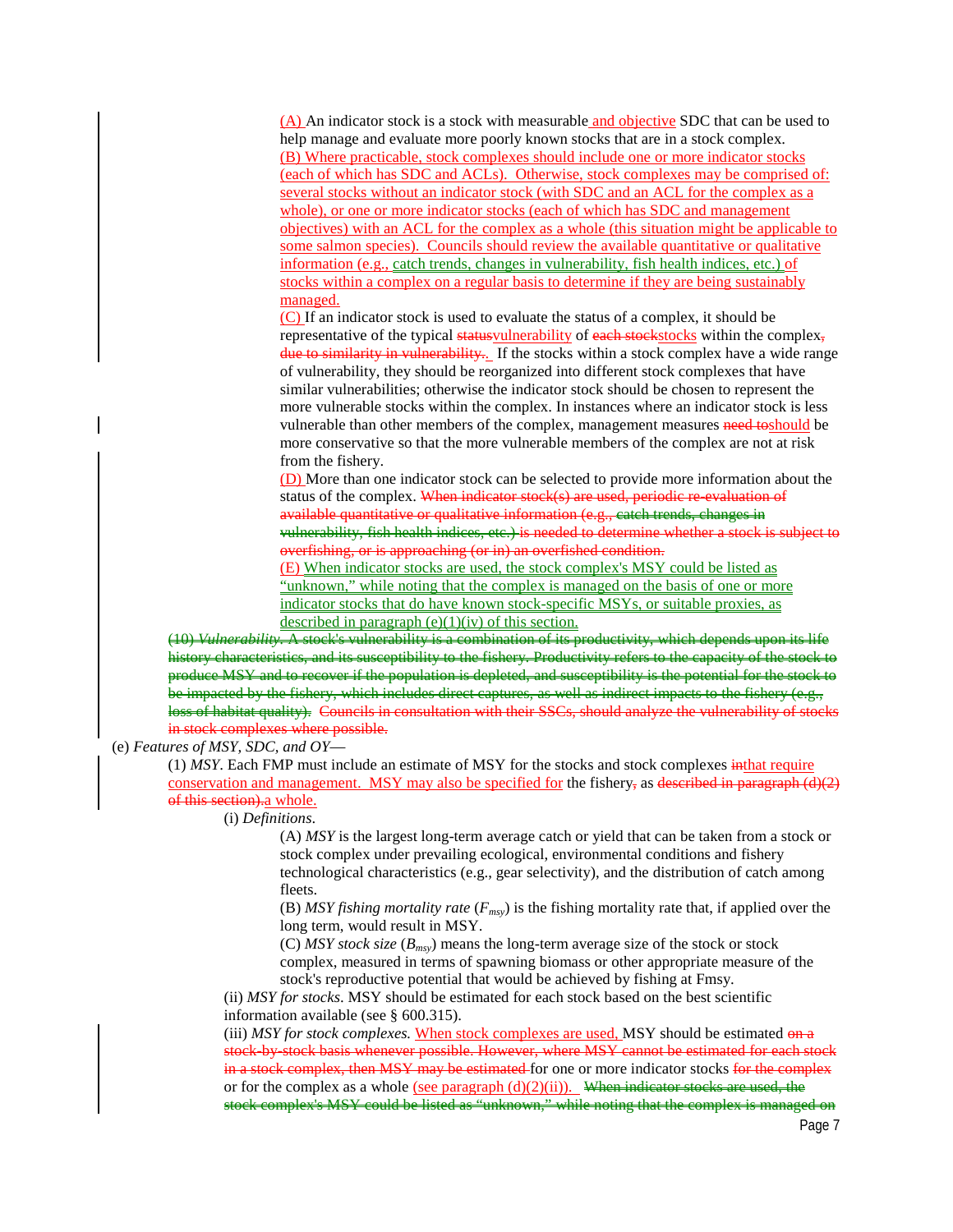the basis of one or more indicator stocks that do have known stock-specific MSYs, or suitable proxies, as described in paragraph (e)(1)(iv) of this section. When indicator stocks are not used. MSY, or a suitable proxy, should be calculated for the stock complex as a whole. (iv) *Methods of estimating MSY for an aggregate group of stocks*. Estimating MSY for an aggregate group of stocks (including stock complexes and the fishery as a whole) can be done using models that account for multi-species interactions, composite properties for a group of similar species, common biomass (energy) flow and production patterns, or other relevant factors (see paragraph  $(e)(3)(iv)(C)$  of this section).

# (iv) v) *Specifying MSY.*

(A) Because MSY is a long-term average, it need not be estimated annually, but it must be based on the best scientific information available (*see* § 600.315), and should be reestimated as required by changes in long-term environmental or ecological conditions, fishery technological characteristics, or new scientific information.

(B) When data are insufficient to estimate MSY directly, Councils should adopt other measures of reproductive potential, based on the best scientific information available, that can serve as reasonable proxies for MSY,  $F_{\text{msy}}$ , and  $B_{\text{msy}}$ , to the extent possible.. (C) The MSY for a stock or stock complex is influenced by its interactions with other stocks in its ecosystem and these interactions may shift as multiple stocks in an ecosystem are fished. These ecological conditionsEcological and environmental information should be taken into account, to the extent **possible practicable**, when assessing stocks and specifying MSY. Ecological conditions and environmental information that is not directly accounted for in the specification of MSY can be among the ecological factors considered when setting OY below MSY.

(D) As MSY values are estimates or are based on proxies, they will have some level of uncertainty associated with them. The degree of uncertainty in the estimates should be identified, when **possible practicable**, through the stock assessment process and peer review (see  $\frac{600.335}{600.335}$ , [600.335\)](http://www.law.cornell.edu/cfr/text/50/600.335), and should be taken into account when specifying the ABC Control rule (see paragraph  $(f)(2)$  of this section). Where uncertainty cannot be directly calculated, such as when proxies are used, then a proxy for the uncertainty itself should be established based on the best scientific information, including comparison to other stocks.

(2) *Status determination criteria*—

(i) *Definitions.*

(A) *Status determination criteria* (*SDC*) mean the quantifiablemeasurable and objective factors, MFMT, OFL, and MSST, or their proxies, that are used to determine if overfishing has occurred, or if the stock or stock complex is overfished. Magnuson-Stevens Act (section 3(34)) defines both "overfishing" and "overfished" to mean a rate or level of fishing mortality that jeopardizes the capacity of a fishery to produce the MSY on a continuing basis. To avoid confusion, this section clarifies that "overfished" relates to biomass of a stock or stock complex, and "overfishing" pertains to a rate or level of removal of fish from a stock or stock complex.

(B) *Overfishing* (to overfish) occurs whenever a stock or stock complex is subjected to a level of fishing mortality or annual total catch that jeopardizes the capacity of a stock or stock complex to produce MSY on a continuing basis.

(C) *Maximum fishing mortality threshold* (*MFMT*) means the level of fishing mortality (F), on an annual basis, above which overfishing is occurring. The MFMT or reasonable proxy may be expressed either as a single number (a fishing mortality rate or F value), or as a function of spawning biomass or other measure of reproductive potential.

(D) *Overfishing limit* (*OFL*) means the annual amount of catch that corresponds to the estimate of MFMT applied to a stock or stock complex's abundance and is expressed in terms of numbers or weight of fish. The OFL is an estimate of the catch level above which overfishing is occurring.

(E) *Overfished.* A stock or stock complex is considered "overfished" when its biomass has declined below **MSST**. a level that jeopardizes the capacity of the stock or stock complex to produce MSY on a continuing basis.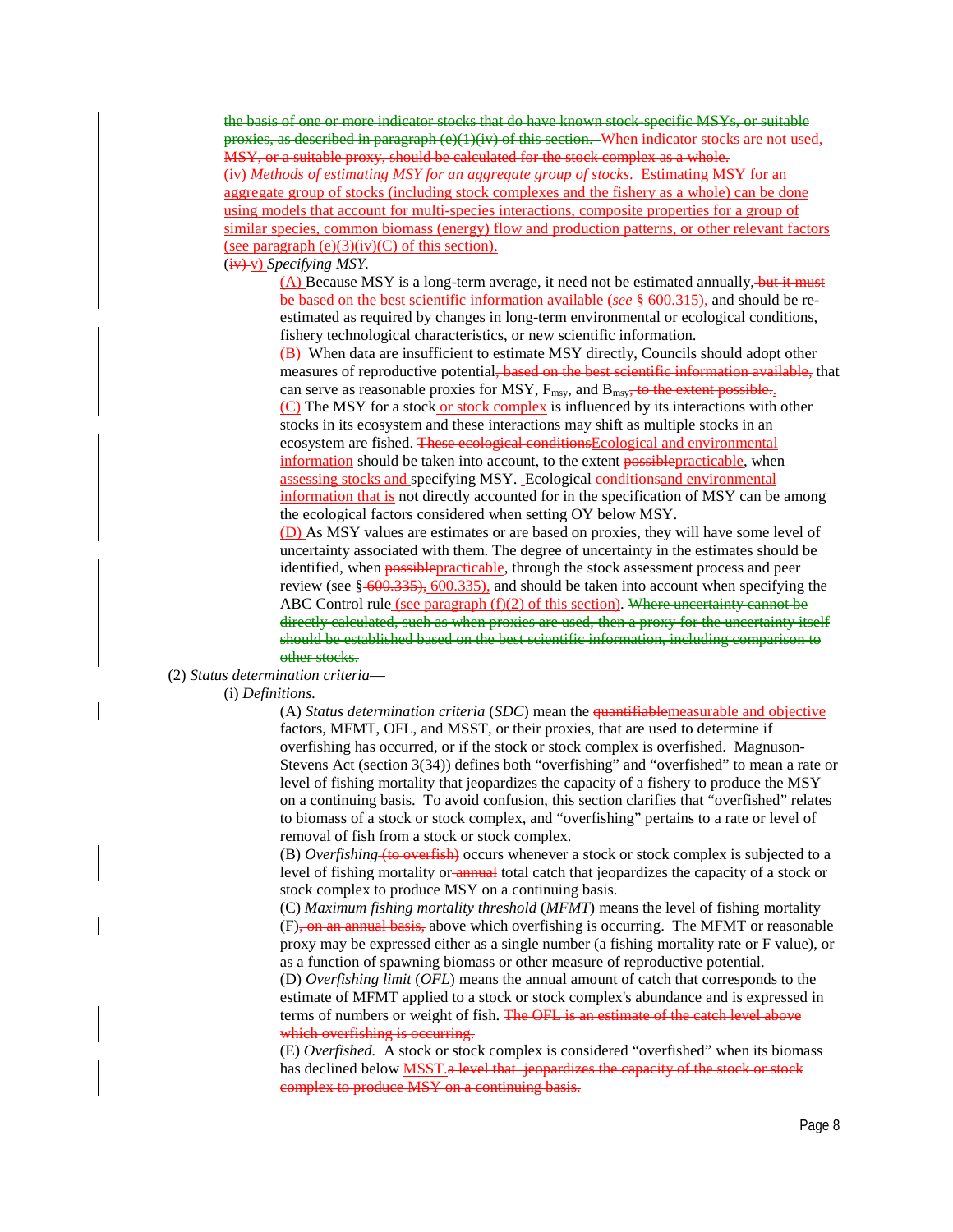(F) *Depleted*. An overfished stock or stock complex is considered depleted when it has not experienced overfishing at any point over a period of two generation times of the stock and its biomass has declined below MSST, or when a rebuilding stock or stock complex has reached its targeted time to rebuild and the stock's biomass has shown no significant signs of growth despite being fished at or below catch levels that are consistent with the rebuilding plan throughout that period (see paragraphs  $(i)(3)(i)(B)(2)(i)$  and  $(i)(6)$  of this section).

(FG) *Minimum stock size threshold* (*MSST*) means the level of biomass below which the capacity of the stock or stock complex is considered to be overfished produce MSY on a continuing basis has been jeopardized.

(G) H) *Approaching an overfished condition.* A stock or stock complex is approaching an overfished condition when it is projected that there is more than a 50 percent chance that the biomass of the stock or stock complex will decline below the MSST within two years.

(ii) *Specification of SDC and overfishing and overfished determinations.* Each FMP must describe how objective and measurable SDCs will be specified, as described in paragraphs  $(e)(2)(ii)(A)$  and (B) of this section. To be measurable and objective, SDC must be expressed in a way that enables the Council to monitor the status of each stock or stock complex in the FMP, and determine annually, if possible, whether. Applying the SDC set forth in the FMP, the Secretary determines if overfishing is occurring and whether the stock or stock complex is overfished. (Magnuson-Stevens Act section  $304(e)$ ). SDCs are often based on fishing rates or biomass levels associated with MSY or MSY based proxies. When data are not available to specify SDCs based on MSY or MSY proxies, alternative types of SDCs that promote sustainability of the stock or stock complex can be used. For example, SDC could be based on recent average catch, fish densities derived from visual census surveys, length/weight frequencies or other methods. In specifying SDC, a Council must provide an analysis of how the SDC were chosen and how they relate to reproductive potential. Each FMP must specify, to the extent possible, objective and measurable SDC as follows (*see* paragraphs (e)(2)(ii)(A) and (B) of this section): of stocks of fish within the fishery. If alternative types of SDCs are used, the Council should explain how the approach will promote sustainability of the stock or stock complex on a long term basis. A Council should consider a process that allows SDCs to be quickly updated to reflect the best scientific information available. In the case of internationally-managed stocks, the Council may decide to use the SDCs defined by the relevant international body. In this instance, the SDCs should allow the Council to monitor the status of a stock or stock complex, recognizing that the SDCs may not be defined in such a way that a Council could monitor the MFMT, OFL, or MSST as would be done with a domestically managed stock or stock complex.

(A) *SDC to Ddetermine Ooverfishing Sstatus*. Each FMP must describe which of the following two methods will be used for each stock or stock complex to determine an overfishing status. Each FMP must describe the method used to determine the overfishing status for each stock or stock complex. For domestically-managed stocks or stocks complexes, one of the following methods should be used:

> *(1) Fishing Mmortality Rrate Eexceeds MFMT*. Exceeding the MFMT for a period of 1 year or more exceeding a multi-year mortality reference point constitutes overfishing. The MFMT or reasonable proxy may be expressed either as a single number (a fishing mortality rate or F value), or as a function of spawning biomass or other measure of reproductive potential. *(2) Catch Eexceeds the OFL.* Should the annual catch exceedExceeding the annual OFL for 1 year or more, the stock or stock complex is considered subject toexceeding a multi-year catch reference point constitutes overfishing. *(3) Use of Multi-Year Periods to Determine Overfishing Status*. A multi-year period may not exceed three years. A Council may develop overfishing SDCs that use a multi-year approach, so long as it provides a comprehensive analysis based on the best scientific information available that supports that the approach will not jeopardize the capacity of the fishery to produce MSY on a continuing basis. A Council should identify in its FMP or FMP amendment circumstances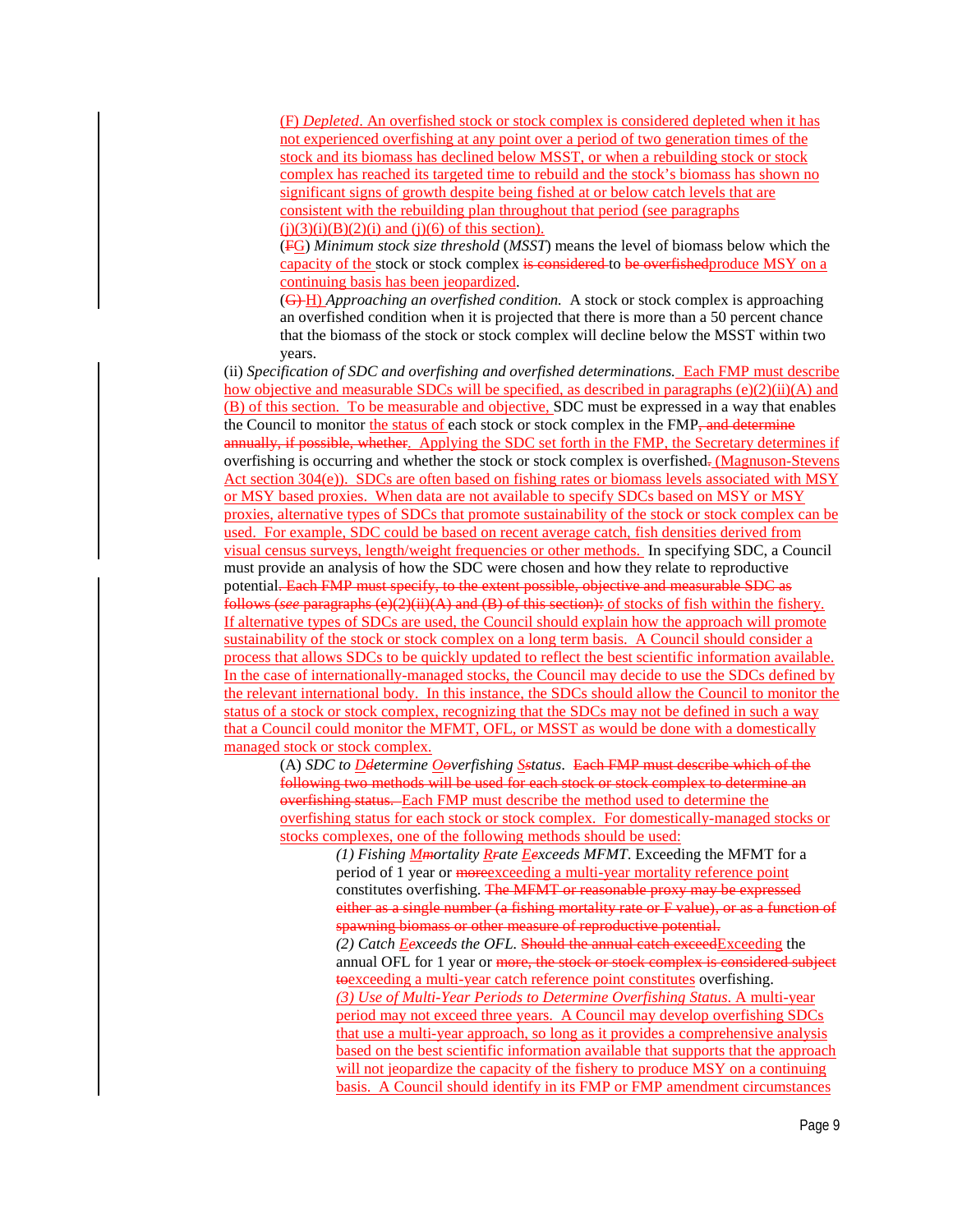in which the multi-year approach should not be used (e.g., because the capacity of the stock to produce MSY over the longer term could be jeopardized).

(B) *SDC to determine overfished status.* The MSST or reasonable proxy must be expressed in terms of spawning biomass or other measure of reproductive potential. To the extent possible, the MSST should equal whichever of the following is greater: Onehalf the MSY stock size, or the minimum stock size at which rebuilding to the MSY level would be expected to occur within 10 years, if the stock or stock complex were exploited at the MFMT specified under paragraph  $(e)(2)(ii)(A)(1)$  of this section. Should the estimated size of the stock or stock complex in a given year fall below this threshold, the stock or stock complex is considered overfished. MSST should be between  $\frac{1}{2} B_{\text{msv}}$  and  $\underline{B}_{msy}$  and could be informed by the life history of the stock, the natural fluctuations in biomass associated with fishing at MFMT over the long-term, the time needed to rebuild to  $B_{\text{msv}}$  and associated social and/or economic impacts on the fishery, the requirements of internationally-managed stocks, or other considerations.

(C) Where practicable, all sources of mortality including that resulting from bycatch, scientific research catch, and all fishing activities should be accounted for in the evaluation of stock status with respect to reference points.

(iii) *Relationship of SDC to environmental and habitat change*. Some short-term environmental changes can alter the size of a stock or stock complex without affecting its long-term reproductive potential. Long-term environmental changes affect both the short-term size of the stock or stock complex and the long-term reproductive potential of the stock or stock complex.

(A) If environmental changes cause a stock or stock complex to fall below its MSST without affecting its long-term reproductive potential, fishing mortality must be constrained sufficiently to allow rebuilding within an acceptable time frame (see also  $\frac{\text{see}}{\text{for}}$  paragraph (j)(3)( $\frac{1}{111}$ ) of this section). SDC should not be respecified.

(B) If environmental, ecosystem, or habitat changes affect the long-term reproductive potential of the stock or stock complex, one or more components of the SDC must be respecified. Once SDC have been respecified, fishing mortality may or may not have to be reduced, depending on the status of the stock or stock complex with respect to the new criteria.

(C) If manmade environmental changes are partially responsible for a stock or stock complex's biomass being in an overfished conditionbelow MSST, in addition to controlling fishing mortality, Councils should recommend restoration of habitat and other ameliorative programs, to the extent possible (see also the guidelines issued pursuant to section 305(b) of the Magnuson-Stevens Act for Council actions concerning essential fish habitat).

(iv) *Secretarial approval of SDC*. Secretarial approval or disapproval of proposed SDC will be based on consideration of whether the proposal:

(A) Has sufficient Is based on the best scientific meritinformation available;

(B) Contains the elements described in paragraph (e)(2)(ii) of this section;

(C) Provides a basis for objective measurement of the status of the stock or stock complex against the criteria; and

(D)  $\frac{1}{15}$  operationally feasible.

(3) *Optimum yield—*For stocks that require conservation and management, OY may be established at the stock, or stock complex, level, or at the fishery level.

(i) *Definitions—*

(A) *Optimum yield (OY).* Magnuson-Stevens Act section (3)(33) defines "optimum," with respect to the yield from a fishery, as the amount of fish that will provide the greatest overall benefit to the Nation, particularly with respect to food production and recreational opportunities and taking into account the protection of marine ecosystems; that is prescribed on the basis of the MSY from the fishery, as reduced by any relevant economic, social, or ecological factor; and, in the case of an overfished fishery, that provides for rebuilding to a level consistent with producing the MSY in such fishery.  $\Theta \dot{\mathbf{y}}$ may be established at the stock or stock complex level, or at the fishery level.

(B) In NS1, use of the phrase "achieving, on a continuing basis, the optimum yield from each fishery" means: producing, from each stock, stock complex, or fishery<del>: a long-term</del>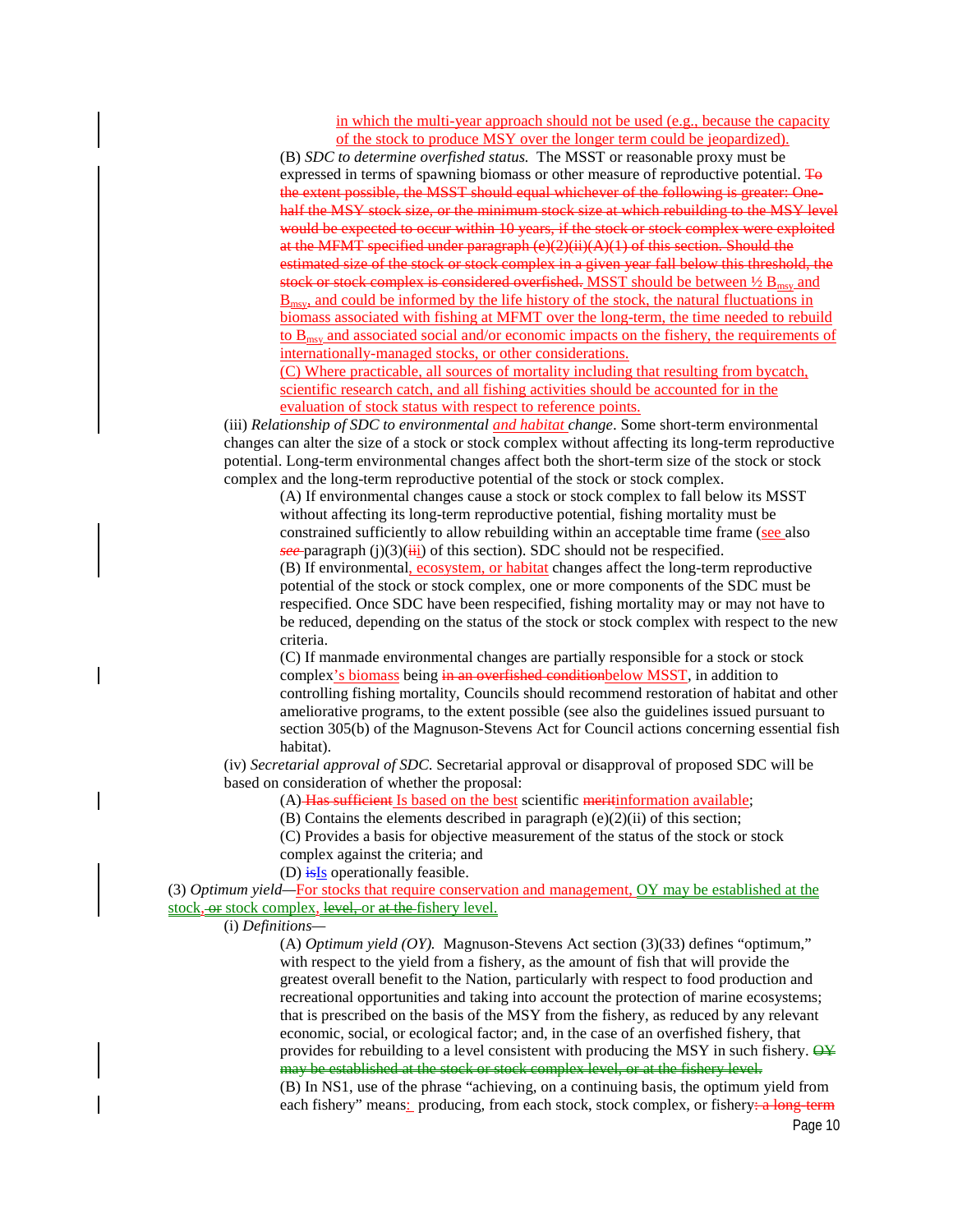series, an amount of eatches suchcatch that theis, on average eatch is, equal to the Council's specified  $OY_{\tau}$ ; prevents overfishing is prevented,; maintains the long term average biomass  $\frac{1}{2}$  near or above Bmsy<sub>72</sub> and rebuilds overfished stocks and stock complexes are rebuilt consistent with timing and other requirements of section  $304(e)(4)$ of the Magnuson-Stevens Act and paragraph (j) of this section.

(ii) *General*. OY is a long-term average amount of desired yield from a stock, stock complex, or fishery. An FMP must contain conservation and management measures, including ACLs and AMs, to achieve OY on a continuing basis, and provisions for information collection that are designed to determine the degree to which OY is achieved. These measures should allow for practical and effective implementation and enforcement of the management regime. The Secretary has an obligation to implement and enforce the FMP. If management measures prove unenforceable—or too restrictive, or not rigorous enough to prevent overfishing while achieving on a continuing basis OY—they should be modified; an alternative is to reexamine the adequacy of the OY specification to ensure that the dual requirements of NS1 are met (preventing overfishing while achieving, on a continuing basis, OY). Exceeding OY does not necessarily constitute overfishing. However, even if no overfishing resulted from exceeding OY, continual harvest at a level above OY would violate NS1, because OY was not achieved on a continuing basis.

(iii) *Assessing OY*. An FMP must contain an assessment and specification of OY, includingwhich documents how the OY will produce the greatest benefits to the nation and prevent overfishing. The assessment should include a summary of information utilized in making such specification, consistent with requirements of section  $303(a)(3)$  of the Magnuson-Stevens Act. A Council must identify those and consideration of the economic, social, and ecological factors relevant to management of a particular stock, stock complex, or fishery, and then evaluate them to determine the. Consistent with Magnuson-Stevens Act section 302(h)(5), the assessment and specification of OY. The choice of a particular OY must should be carefully documented to showreviewed on a continuing basis, so that the OY selected will produce it is responsive to changing circumstances in the greatest benefit to the Nation and prevent overfishingfishery.

(iii) A) *Determining the greatest benefit to the Nation*. In determining the greatest benefit to the Nation, the values that should be weighed and receive serious attention when considering the economic, social, or ecological factors used in reducing MSY, or its proxy, to obtain OY are:

 $(A)$  *I*) The benefits of food production are derived from providing seafood to consumers; maintaining an economically viable fishery together with its attendant contributions to the national, regional, and local economies; and utilizing the capacity of the Nation's fishery resources to meet nutritional needs. (B)-2) The benefits of recreational opportunities reflect the quality of both the recreational fishing experience and non-consumptive fishery uses such as ecotourism, fish watching, and recreational diving. Benefits also include the contribution of recreational fishing to the national, regional, and local economies and food supplies.

 $(\bigoplus$  3) The benefits of protection afforded to marine ecosystems are those resulting from maintaining viable populations (including those of unexploited species), maintaining adequate forage for all components of the ecosystem, maintaining evolutionary and ecological processes (e.g., disturbance regimes, hydrological processes, nutrient cycles), maintaining productive habitat, maintaining the evolutionary potential of species and ecosystems, and accommodating human use.

(iv) B) *Economic, Ecological, and Social Factors*. Factors to consider in OY specification. Councils should consider the management objectives of their FMPs and their management framework to determine the relevant social, economic, and ecological factors used to determine OY. There will be inherent trade-offs when determining the objectives of the fishery.

Because fisheries have limited capacities, any attempt to maximize the measures of benefits described in paragraph  $(e)(3)(iii)$  of this section will inevitably encounter practical constraints. OY cannot exceed MSY in any circumstance, and must take into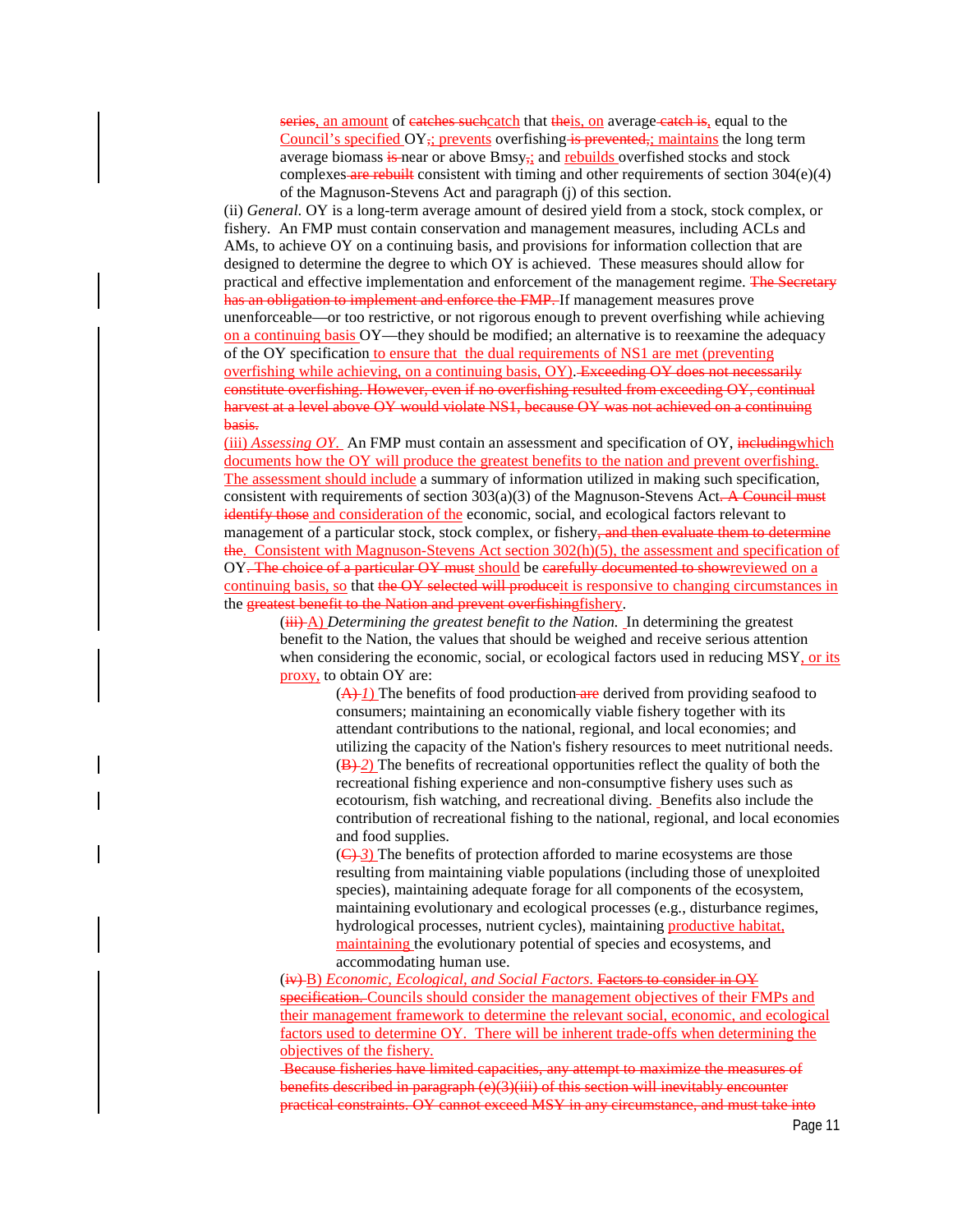account the need to prevent overfishing and rebuild overfished stocks and stock complexes. OY is prescribed on the basis of MSY as reduced by social, economic, and ecological factors. To the extent possible, the relevant social, economic, and ecological factors used to establish OY for a stock, stock complex, or fishery should be quantified and reviewed in historical, short-term, and long-term contexts. Even where quantification of social, economic, and ecological factors is not possible, the FMP still must address them in its OY specification. The following is a non-exhaustive list of potential considerations for each factor. An FMP must address each factor but not necessarily each example.social, economic, and ecological factors.

(*A) 1) Social factors*. Examples are enjoyment gained from recreational fishing, avoidance of gear conflicts and resulting disputes, preservation of a way of life for fishermen and their families, and dependence of local communities on a fishery (e.g., involvement in fisheries and ability to adapt to change). Consideration may be given to fishery-related indicators (e.g., number of fishery permits, number of commercial fishing vessels, number of party and charter trips, landings, ex-vessel revenues etc.) and non-fishery related indicators (e.g., unemployment rates, percent of population below the poverty level, population density, etc.)., and preference for a particular type of fishery (e.g., size of the fishing fleet, type of vessels in the fleet, permissible gear types). Other factors that may be considered include the effects that past harvest levels have had on fishing communities, the cultural place of subsistence fishing, obligations under Indian treaties, proportions of affected minority and low-income groups, and worldwide nutritional needs.

*(B) 2) Economic factors*. Examples are prudent consideration of the risk of overharvesting when a stock's size or reproductive potential is uncertain (see §  $600.335(c)(2)(i)$ , satisfaction of consumer and recreational needs, and encouragement of domestic and export markets for U.S. harvested fish. Other factors that may be considered include: the value of fisheries, the level of capitalization, the decrease in cost per unit of catch afforded by an increase in stock size, the attendant increase in catch per unit of effort, alternate employment opportunities, and economic contribution to fishing communities, coastal areas, affected states, and the nation.

*(C) 3) Ecological factors.* Examples include impacts on ecosystem component species, forage fish stocks, other fisheries, predator-prey or competitive interactions, marine mammals, threatened or endangered species, and birds. Species interactions that have not been explicitly taken into account when calculating MSY should be considered as relevant factors for setting OY below MSY. In addition, consideration should be given to managing forage stocks for higher biomass than Bmsy to enhance and protect the marine ecosystem. Also important are ecological or environmental conditions that stress marine organisms or their habitat, such as natural and manmade changes in wetlands or nursery grounds, and effects of pollutants on habitat and stocks.

(v) *Specification of OY.* (iv) *Specifying OY*. The specification of OY must be consistent with  $\frac{\text{parameters}}{\text{parameters}}$  (iv) of this section. If the estimates of MFMT and current biomass are known with a high level of certainty and management controls can accurately limit catch, then OY could be set very close to MSY, assuming no other reductions are necessary for social, economic, or ecological factors. To the degree that such MSY estimates and management controls are lacking or unavailable, OY should be set farther from MSY. If management measures cannot adequately control fishing mortality so that the specified OY can be achieved without overfishing, the Council should reevaluate the management measures and specification of OY so that the dual requirements of NS1 (preventing overfishing while achieving, on a continuing basis, OY) are met.

 $(A)$  The amount of fish that constitutes the OY shouldcan be expressed in terms of numbers or weight of fish-

(B) Either a range or, and either as a single value or a range. When it is not possible to specify OY quantitatively, OY may be specified for OY-described qualitatively.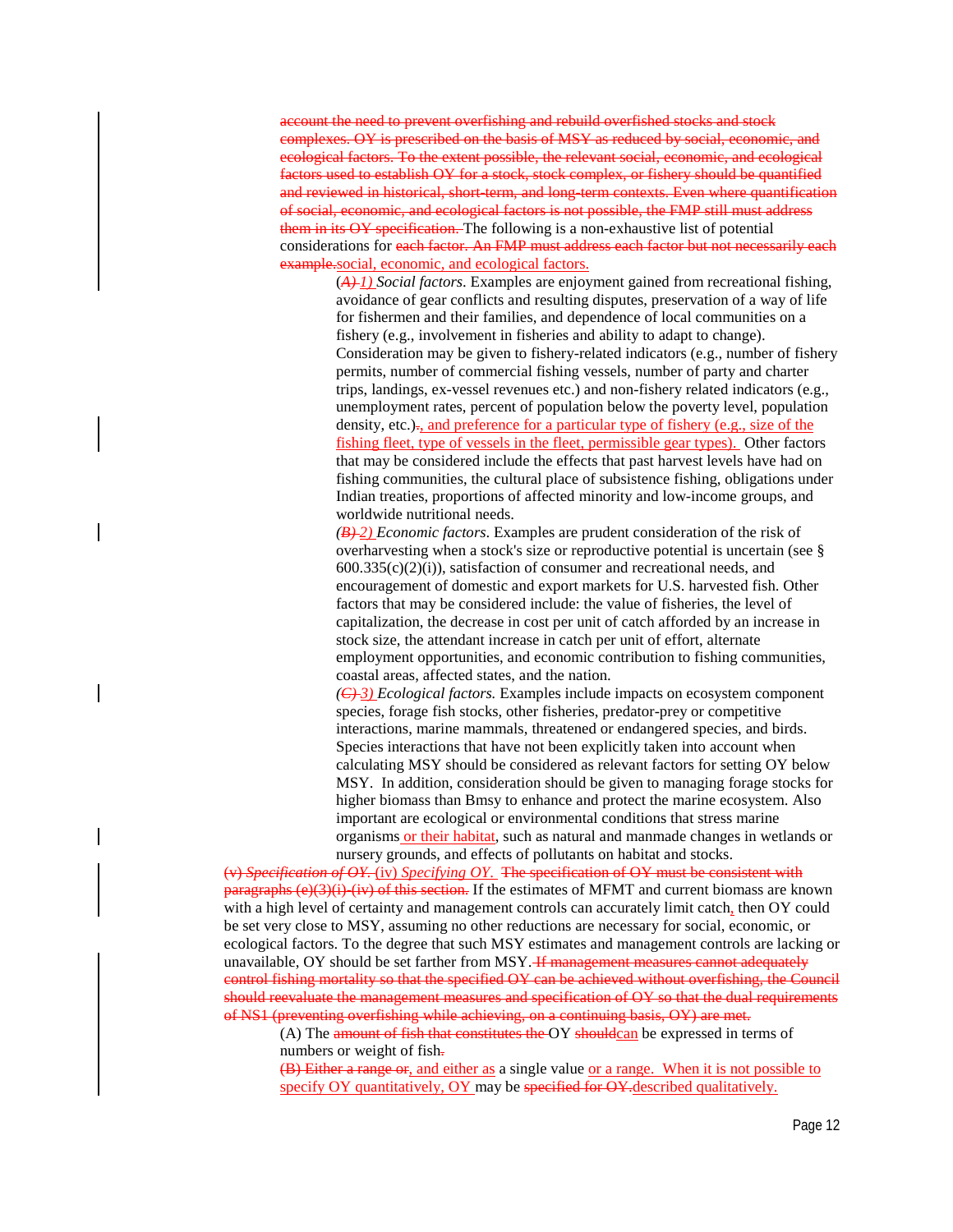(C) All catch must be counted against OY, including that resulting from bycatch, scientific research, and all fishing activities.

(D) The OY specification should be translatable into an annual numerical estimate for the purposes of establishing any total allowable level of foreign fishing (TALFF) and analyzing impacts of the management regime.

 $(E)(B)$  The determination of OY is based on MSY, directly or through proxy. However, even where sufficient scientific data as to the biological characteristics of the stock do not exist, or where the period of exploitation or investigation has not been long enough for adequate understanding of stock dynamics, or where frequent large-scale fluctuations in stock size diminish the meaningfulness of the MSY concept, OY must still be established based on the best scientific information available.

(F) C) An OY established at a fishery level may not exceed the sum of the MSY values for each of the stocks or stock complexes within the fishery. Aggregate level MSY estimates could be used as a basis for specifying OY for the fishery (see paragraph  $(e)(1)(iv)$  of this section). When aggregate level MSY is estimated, single stock MSY estimates can also be used to inform single stock management. For example, OY could be specified for a fishery, while other reference points are specified for individual stocks in order to prevent overfishing on each stock within the fishery.

(G) There should be a mechanism in the FMP for periodic reassessment of the OY specification, so that it is responsive to changing circumstances in the fishery. (H) Part of the OY may be held as a reserve to allow for factors such as uncertainties in estimates of stock size and domestic annual harvest (DAH). If an OY reserve is established, an adequate mechanism should be included in the FMP to permit timely release of the reserve to domestic or foreign fishermen, if necessary.

(D) For internationally-managed stocks, fishing levels that are agreed upon by the U.S. at the international level are consistent with achieving OY.

(vi) *OY and foreign fishing*. Section 201(d) of the Magnuson-Stevens Act provides that fishing by foreign nations is limited to that portion of the OY that will not be harvested by vessels of the United States. The FMP must include an assessment to address the following, as required by section 303(a)(4) of the Magnuson-Stevens Act:

(A) The OY specification is the basis for establishing any total allowable level of foreign fishing (TALFF).

(B) Part of the OY may be held as a reserve to allow for factors such as uncertainties in estimates of stock size and domestic annual harvest (DAH). If an OY reserve is established, an adequate mechanism should be included in the FMP to permit timely release of the reserve to domestic or foreign fishermen, if necessary.

(AC) *DAH*. Councils and/or the Secretary must consider the capacity of, and the extent to which, U.S. vessels will harvest the OY on an annual basis. Estimating the amount that U.S. fishing vessels will actually harvest is required to determine the surplus.

(B) D) *Domestic annual processing (DAP)*. Each FMP must assess the capacity of U.S. processors. It must also assess the amount of DAP, which is the sum of two estimates: The estimated amount of U.S. harvest that domestic processors will process, which may be based on historical performance or on surveys of the expressed intention of manufacturers to process, supported by evidence of contracts, plant expansion, or other relevant information; and the estimated amount of fish that will be harvested by domestic vessels, but not processed (e.g., marketed as fresh whole fish, used for private consumption, or used for bait).

(C) E*) Joint venture processing (JVP)*. When DAH exceeds DAP, the surplus is available for JVP.

(f) *Acceptable biological catch, and annual catch limits, and annual catch targets*. The following features (see paragraphs (f)(1) through (f)(5) of this section) of acceptable biological catch and annual catch limits apply to stocks and stock complexes in the fishery (see paragraph (d)(2) of this section).

(1) *Introduction.* A control rule is a policy for establishing a limit or target fishing level that is based on the best available scientific information and is established by fishery managers in consultation with fisheries scientists. Control rules should be designed so that management actions become more conservative as biomass estimates, or other proxies, for a stock or stock complex decline and as science and management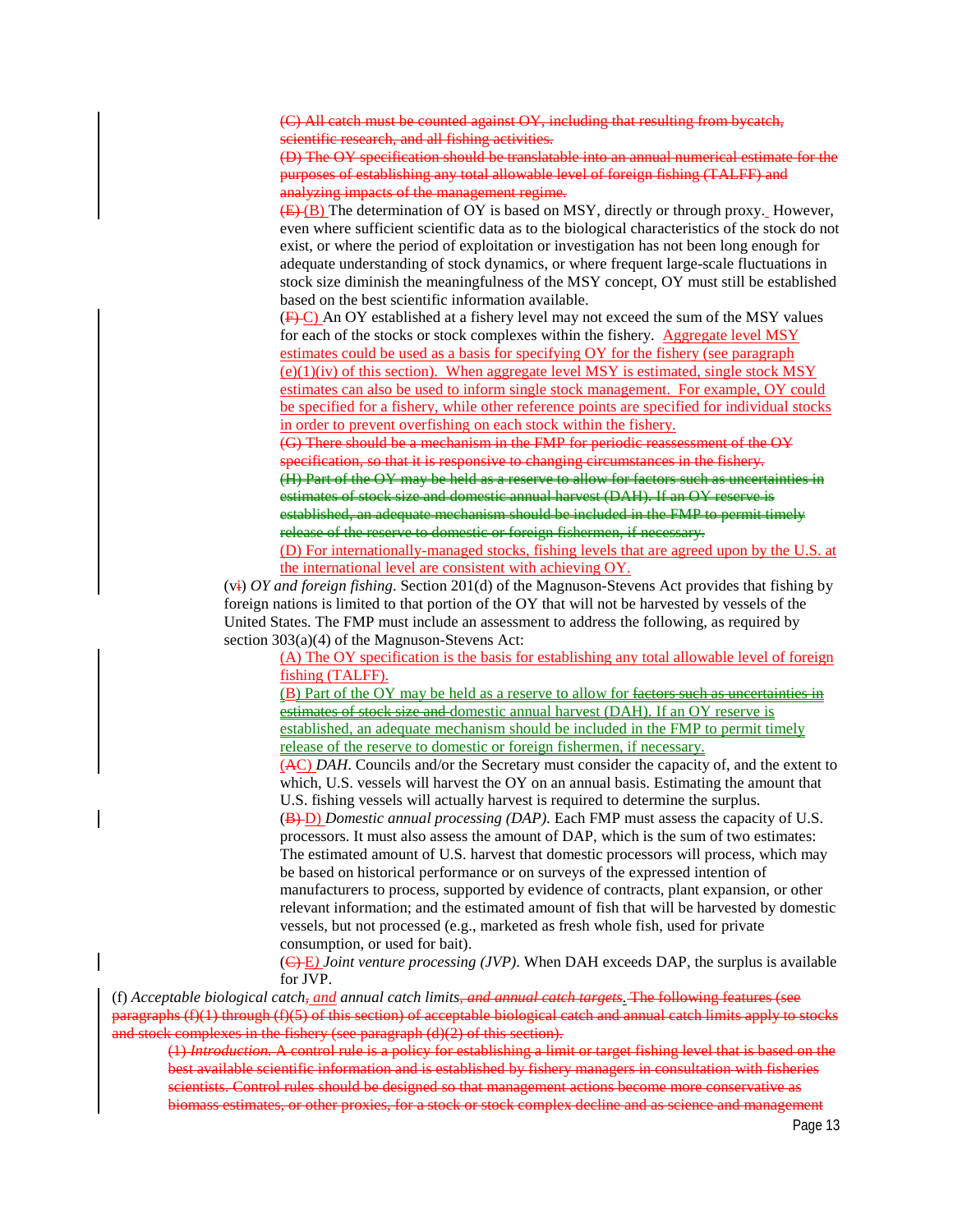uncertainty increases. Examples of scientific uncertainty include uncertainty in the estimates of MFMT and biomass. Management uncertainty may include late catch reporting, misreporting, and underreporting of catches and is affected by a fishery's ability to control actual catch. For example, a fishery that has inseason catch data available and inseason closure authority has better management control and precision than a fishery that does not have these features.

#### (1)(2)*Definitions.*

(i) *Catch* is the total quantity of fish, measured in weight or numbers of fish, taken in commercial, recreational, subsistence, tribal, and other fisheries. Catch includes fish that are retained for any purpose, as well as mortality of fish that are discarded.

(ii) *Acceptable biological catch (ABC)* is a level of a stock or stock complex's annual catch, which is based on an ABC control rule that accounts for the scientific uncertainty in the estimate of OFL and, any other scientific uncertainty (see paragraph  $(f)(3)$  of this section), and should be specified based on the ABC control rule, and the Council's risk policy.

(iii) *ABC control rule* means a specified approach to setting the ABC for a stock or stock complex as a function of the scientific uncertainty in the estimate of OFL and any other scientific uncertainty (*see* paragraph (f)(4) of this section).

 $(iiiiv)$  *Annual catch limit (ACL)* is a limit on the level of total annual catch of a stock or stock complex, which cannot exceed the ABC, that serves as the basis for invoking AMs. ACL cannot exceed the ABC, but An ACL may be divided into sector-ACLs (see paragraph (f)(54) of this section).

(v) *Annual catch target (ACT)* is an amount of annual catch of a stock or stock complex that is the management target of a fishery, and accounts for management uncertainty in controlling the actual catch at or below the ACL. ACTs are recommended in the system of accountability measures so that ACL is not exceeded.

(vi) *ACT control rule* means a specified approach to setting the ACT for a stock or stock complex such that the risk of exceeding the ACL due to management uncertainty is at an acceptably low level.

(iv) *Control rule* is a policy for establishing a limit or target catch level that is based on the best scientific information available and is established by the Council in consultation with its SSC. (v) *Management uncertainty* refers to uncertainty in the ability of managers to constrain catch so that the ACL is not exceeded, and the uncertainty in quantifying the true catch amounts (i.e., estimation errors). The sources of management uncertainty could include: late catch reporting; misreporting; underreporting of catches; lack of sufficient inseason management, including inseason closure authority; or other factors.

(vi) *Scientific uncertainty* refers to uncertainty in the information about a stock and its reference points. Sources of scientific uncertainty could include: uncertainty in stock assessment results; uncertainty in the estimates of MFMT, MSST, the biomass of the stock, and OFL; time lags in updating assessments; the degree of retrospective revision of assessment results; uncertainty in projections; uncertainties due to the choice of assessment model; longer-term uncertainties due to potential ecosystem and environmental effects; or other factors.

# (2) *ABC control rule*.—

(i) For stocks and stock complexes required to have an ABC, each Council must establish an ABC control rule that accounts for scientific uncertainty in the OFL and the Council's risk policy. The Council's risk policy could be based, on an acceptable probability (at least 50 percent) that catch equal to the stock's ABC will not result in overfishing, but other appropriate methods can be used. When determining the risk policy, Councils could consider the economic, social, and ecological trade-offs between being more or less risk averse. The Council's choice of a risk policy cannot result in an ABC that exceeds the OFL. The process of establishing an ABC control rule may established also involve science advisors or the peer review process established under Magnuson-Stevens Act section  $302(g)(1)(E)$ .

(ii) The ABC control rule must articulate how ABC will be set compared to the OFL based on the scientific knowledge about the stock or stock complex and taking into account scientific uncertainty (see paragraph  $(f)(1)(vi)$  of this section).

The ABC control rule should consider reducing fishing mortality as stock size declines below  $B_{\text{msy}}$ and as scientific uncertainty increases, and may establish a stock abundance level below which directed fishing would not be allowed. Whenre scientific uncertainty cannot be directly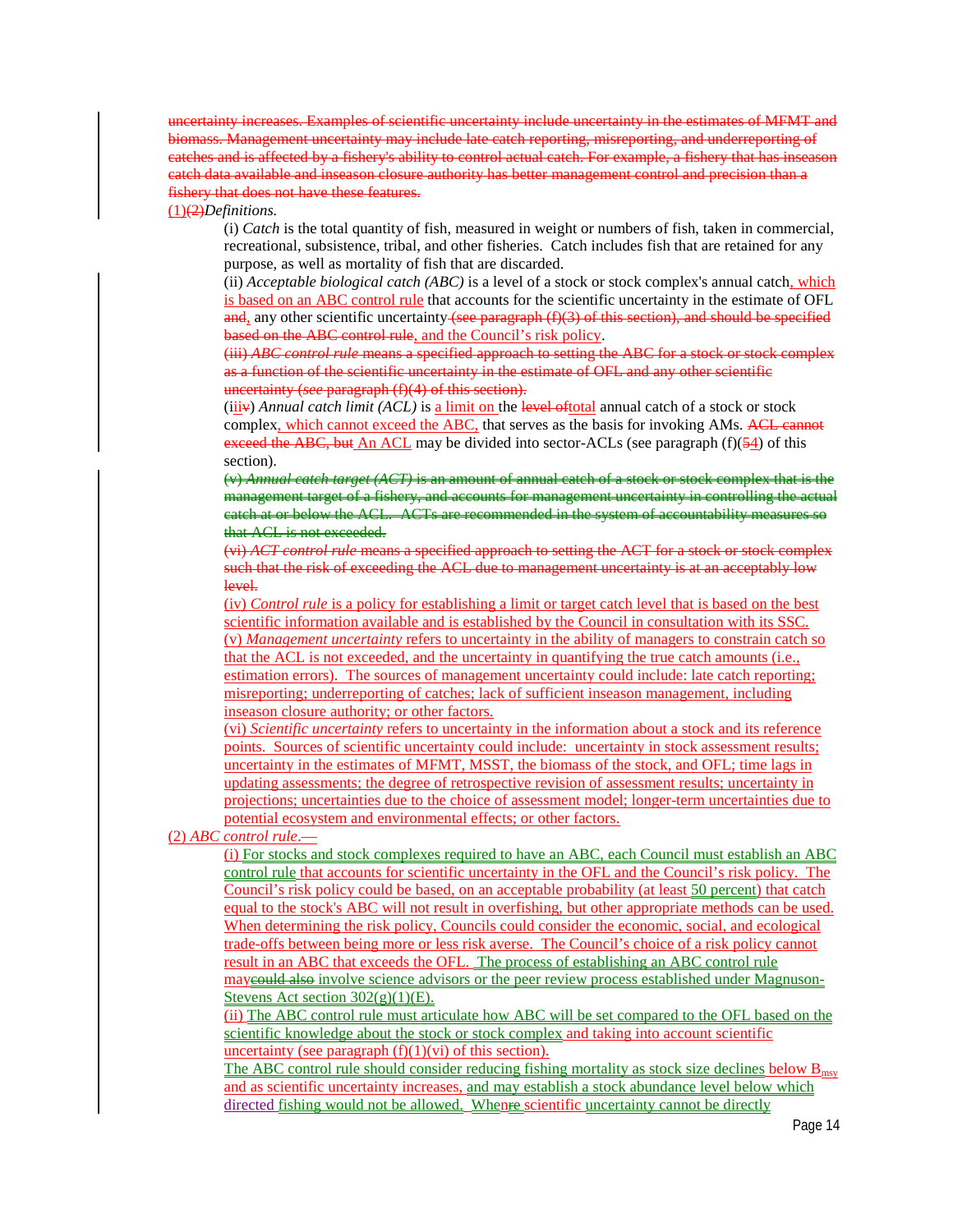calculated, such as when proxies are used, then a proxy for the uncertainty itself should be established based on the best scientific information, including comparison to other stocks. The control rule may be used in a tiered approach to address different levels of scientific uncertainty. Councils can develop ABC control rules that allow for changes in catch limits to be phased-in over time or to account for the carry-over of some of the unused portion of the ACL from one year to the next; in which case, the Council must provide a comprehensive analysis and articulate within their FMP when the control rule can and cannot be used and how the control rule prevents overfishing.

(A) *Phase-in ABC control rules*. Large changes in catch limits due to new scientific information about the status of the stock can have negative short-term effects on a fishing industry. To help stabilize catch levels as stock assessments are updated, a Council may choose to develop a control rule that phases in changes to ABC over a period of time, not to exceed 3 years, as long as overfishing is prevented.

(B) *Carry-over ABC control rules*. An ABC control rule may include provisions for carry-over of some of the unused portion of the ACL from one year to increase the ABC for the next year, based on the increased stock abundance resulting from the fishery harvesting less than the full ACL. The resulting ABC recommended by the SSC must prevent overfishing and consider scientific uncertainty consistent with the Council's risk policy. In cases where an ACL has been reduced from the ABC, carry-over provisions may not require the ABC to be re-specified if the ACL can be adjusted upwards so that it is equal to or below the existing ABC.

(3) *Specification of ABC*. ABC may not exceed OFL (see paragraph (e)(2)(i)(D) of this section). Councils and their SSC should develop a process for receiving by which the SSC can access the best scientific information and advice used to establish ABC. This process should: Identify the body that will applyavailable regarding implementation of the ABC control rule (*i.e.*, calculates the ABC), and identify the review process that will evaluate the resulting ABC. The SSC must recommend the ABC to the Council.. An SSC may recommend an ABC that differs from the result of the ABC control rule calculation, based on factors such as data uncertainty, recruitment variability, declining trends in population variables, and other factors, but must explain why.provide an explanation for the deviation. For Secretarial FMPs or FMP amendments, agency scientists or a peer review process would provide the scientific advice to establish ABC. For internationally-assessed stocks, an ABC as defined in these guidelines is not required if they meetstocks fall under the international exception (see paragraph  $(h)(21)(ii)$ ). of this section). While the ABC is allowed to equal OFL, NMFS expects that in most cases ABC will be reduced from OFL to reduce the probability that overfishing might occur in a year. Also, *see* paragraph (f)(5) of this section for cases where a Council recommends that ACL is equal to ABC, and ABC is equal to OFL.

(i) *Expression of ABC*. ABC should be expressed in terms of catch, but may be expressed in terms of landings as long as estimates of bycatch and any other fishing mortality not accounted for in the landings are incorporated into the determination of ABC.

(ii) *ABC for overfished stocks*. For overfished stocks and stock complexes, a rebuilding ABC must be set to reflect the annual catch that is consistent with the schedule of fishing mortality rates  $(i.e., F_{rebuild})$  in the rebuilding plan.

(4) *ABC control rule.* For stocks and stock complexes required to have an ABC, each Council must establish an ABC control rule based on scientific advice from its SSC. The determination of ABC should be based, when possible, on the probability that an actual catch equal to the stock's ABC would result in overfishing. This probability that overfishing will occur cannot exceed 50 percent and should be a lower value. The ABC control rule should consider reducing fishing mortality as stock size declines and may establish a stock abundance level below which fishing would not be allowed. The process of establishing an ABC control rule could also involve science advisors or the peer review process established under Magnuson-Stevens Act section 302(g)(1)(E). The ABC control rule must articulate how ABC will be set compared to the OFL based on the scientific knowledge about the stock or stock complex and the scientific uncertainty in the estimate of OFL and any other scientific uncertainty. The ABC control rule should consider uncertainty in factors such as stock assessment results, time lags in updating assessments, the degree of retrospective revision of assessment results, and projections. The control rule may be used in a tiered approach to address different levels of scientific uncertainty.

*(45) Setting the annual catch limit*—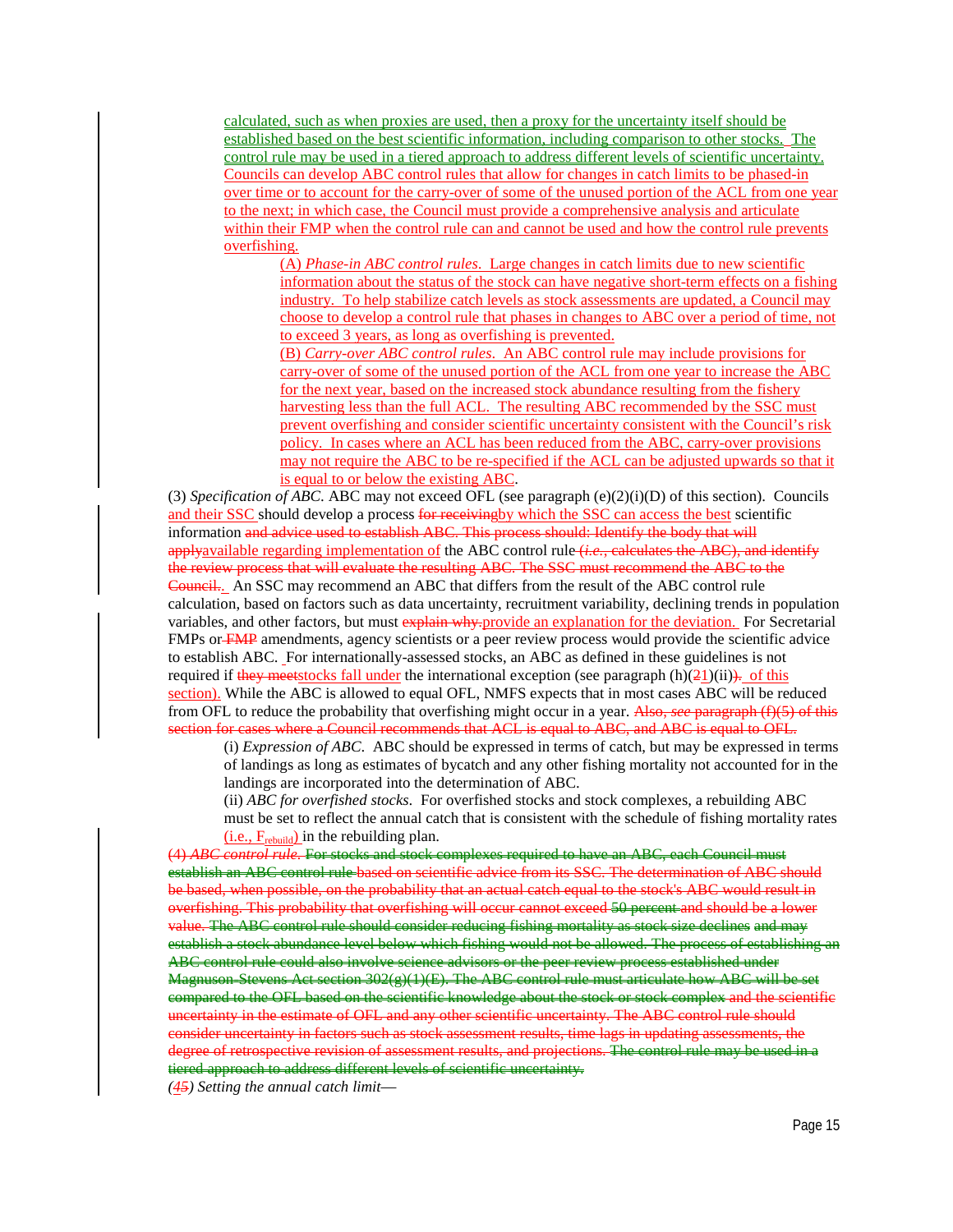(i) *General*. ACL cannot exceed the ABC and may be set annually or on a multiyear plan basis. ACLs in coordination with AMs must prevent overfishing (see MSA section  $303(a)(15)$ ). If an annual catch target (ACT) is not used, management uncertainty should be accounted for in the ACL. If a Council recommends an ACL which equals ABC, and the ABC is equal to OFL, the Secretary may presume that the proposal would not prevent overfishing, in the absence of sufficient analysis and justification for the approach. A "multiyear plan" as referenced in section 303(a)(15) of the Magnuson-Stevens Act is a plan that establishes harvest specifications or harvest guidelines for each year of a time period greater than 1 year. A multiyear plan must include a mechanism for specifying ACLs for each year with appropriate AMs to prevent overfishing and maintain an appropriate rate of rebuilding if the stock or stock complex is in a rebuilding plan. A multiyear plan must provide that, if an ACL is exceeded for a year, then AMs are  $t$ riggeredimplemented for the next year consistent with paragraph  $(g)(3)$  of this section. (ii) *Sector-ACLs*. A Council may, but is not required to, divide an ACL into sector-ACLs. If sector-ACLs are used, sector-AMs should also be specified. "Sector," for purposes of this section, means a distinct user group to which separate management strategies and separate catch quotas apply. Examples of sectors include the commercial sector, recreational sector, or various gear groups within a fishery. If the management measures for different sectors differ in the degree of management uncertainty, then sector--ACLs may be necessary so that appropriate AMs can be developed for each sector. If a Council chooses to use sector -ACLs, the sum of sector -ACLs must not exceed the stock or stock complex level ACL. The system of ACLs and AMs designed must be effective in protecting the stock or stock complex as a whole. Even if sector-ACLs and AMs are established, additional AMs at the stock or stock complex level may be necessary. (iii) *ACLs for State-Federal Fisheries*. For stocks or stock complexes that have harvest in state or territorial waters, FMPs and FMP amendments should include an ACL for the overall stock that may be further divided. For example, the overall ACL could be divided into a Federal-ACL and state-ACL. However, NMFS recognizes that Federal management is limited to the portion of the fishery under Federal authority (*see* paragraph (g)(5) of this section).. See 16 U.S.C. 1856. When stocks are co-managed by Federal, state, tribal, and/or territorial fishery managers, the goal should be to develop collaborative conservation and management strategies, and scientific capacity to support such strategies (including AMs for state or territorial and Federal waters), to prevent overfishing of shared stocks and ensure their sustainability.

(iv) *Relationship between OY and the ACL framework*. The dual goals of NS1 are to prevent overfishing and achieve on a continuing basis OY. The ABC is an upper limit on catch and is designed to prevent overfishing. As described in paragraph (e)(3) of this section, ecological, economic, and social factors, as well as values associated with determining the greatest benefit to the Nation, are important considerations in specifying OY. These OY considerations can also be considered in the ACL framework. For example, an ACL (or ACT) could be set lower than the ABC to account for OY considerations (e.g., needs of forage fish, promoting stability, addressing market conditions, etc.). Additionally, economic, social, or ecological trade-offs could be evaluated when determining the risk policy for an ABC control rule (see paragraph (f)(2) of this section). While OY is a long-term average amount of desired yield, there is, for each year, an amount of fish that is consistent with achieving the long-term OY. A Council can choose to express OY on an annual basis, in which case the FMP or FMP amendment should indicate that the OY is an "annual OY." An annual OY cannot exceed the ACL.

(6) *ACT control rule.* If ACT is specified as part of the AMs for a fishery, an ACT control rule is utilized for setting the ACT. The ACT control rule should clearly articulate how management uncertainty in the amount of catch in the fishery is accounted for in setting ACT. The objective for establishing the ACT and related AMs is that the ACL not be exceeded.

(i) *Determining management uncertainty.* Two sources of management uncertainty should be accounted for in establishing the AMs for a fishery, including the ACT control rule if utilized: Uncertainty in the ability of managers to constrain catch so the ACL is not exceeded, and uncertainty in quantifying the true catch amounts (*i.e.,* estimation errors). To determine the level of management uncertainty in controlling catch, analyses need to consider past management performance in the fishery and factors such as time lags in reported catch. Such analyses must be based on the best available scientific information from an SSC, agency scientists, or peer review process as appropriate.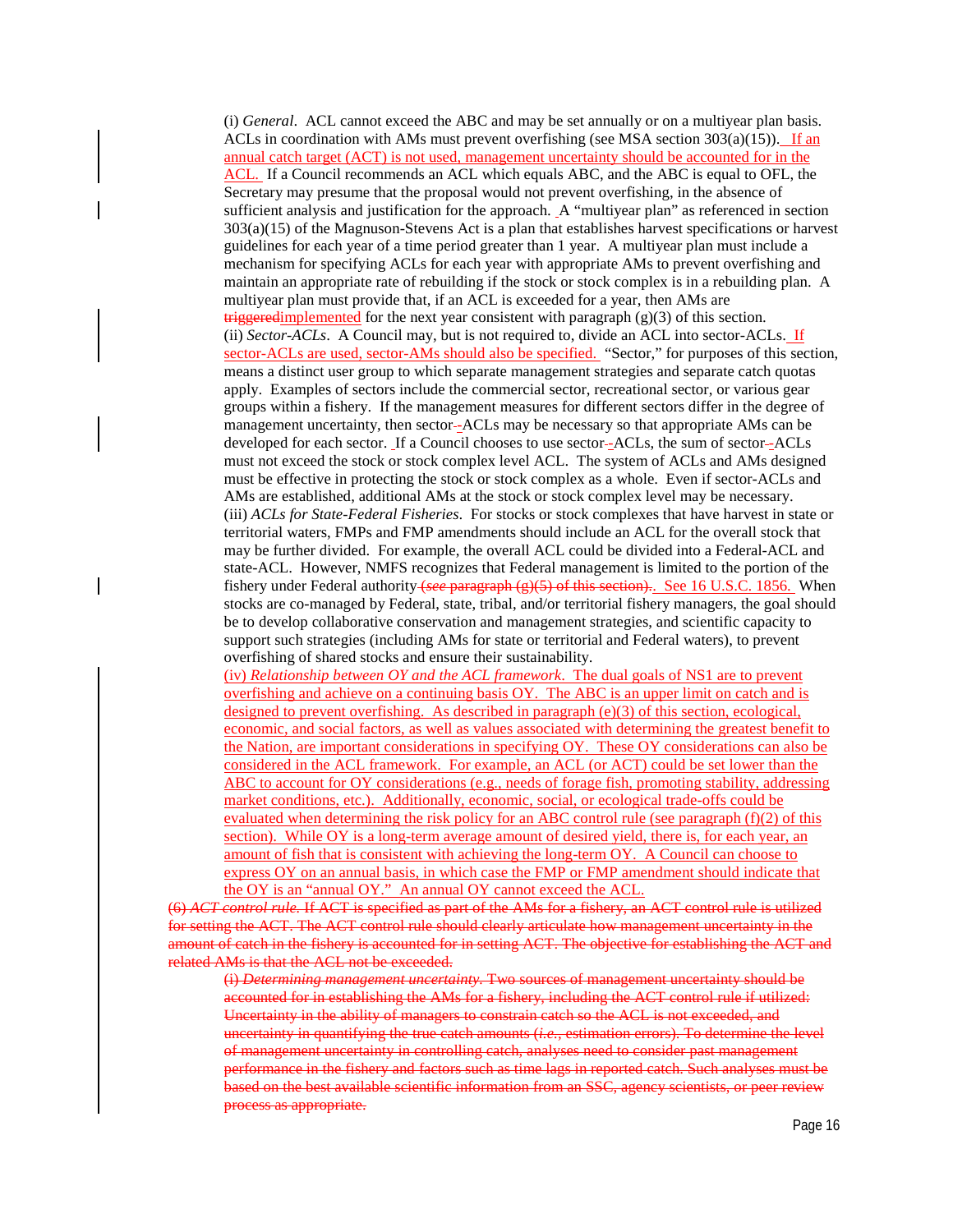(ii) *Establishing tiers and corresponding ACT control rules.* Tiers can be established based on levels of management uncertainty associated with the fishery, frequency and accuracy of catch monitoring data available, and risks of exceeding the limit. An ACT control rule could be established for each tier and have, as appropriate, different formulas and standards used to establish the ACT.

(7) A Council may choose to use a single control rule that combines both scientific and management uncertainty and supports the ABC recommendation and establishment of ACL and if used ACT. (g) *Accountability measures (AMs)*. The following features (see paragraphs (g)(1) through (5) of this section) of accountability measures apply to those stocks and stock complexes in the fishery.

(1) *Introduction*. AMs are management controls to prevent ACLs, including sector-ACLs, from being exceeded, and to correct or mitigate overages of the ACL if they occur. AMs should address and minimize both the frequency and magnitude of overages and correct the problems that caused the overage in as short a time as possible. NMFS identifies two categories of AMs, inseason AMs and AMs for when the ACL is exceeded. The FMP should identify what sources of data will be used to implement AMs (e.g., inseason data, annual catch compared to the ACL, or multi-year averaging approach).

(2) *Inseason AMs*. Whenever possible, FMPs should include inseason monitoring and management measures to prevent catch from exceeding ACLs. Inseason AMs could include, but are not limited to:  $ACT$ ;an annual catch target (see paragraph (g)(4) of this section); closure of a fishery; closure of specific areas; changes in gear; changes in trip size or bag limits; reductions in effort; or other appropriate management controls for the fishery. If final data or data components of catch are delayed, Councils should make appropriate use of preliminary data, such as landed catch, in implementing inseason AMs. FMPs should contain inseason closure authority giving NMFS the ability to close fisheries if it determines, based on data that it deems sufficiently reliable, that an ACL has been exceeded or is projected to be reached, and that closure of the fishery is necessary to prevent overfishing. For fisheries without inseason management control to prevent the ACL from being exceeded, AMs should utilize ACTs that are set below ACLs so that catches do not exceed the ACL.

(3) *AMs for when the ACL is exceeded*. On an annual basis, the Council must determine as soon as possible after the fishing year if an ACL was exceeded. If an ACL was exceeded, AMs must be triggered and implemented as soon as possible to correct the operational issue that caused the ACL overage, as well as any biological consequences to the stock or stock complex resulting from the overage when it is known. These AMs could include, among other things, modifications of inseason AMs, the use or modification of ACTs, or overage adjustments. The type of AM chosen by a Council will likely vary depending on the sector of the fishery, status of the stock, the degree of the overage, recruitment patterns of the stock, or other pertinent information. If an ACL is set equal to zero and the AM for the fishery is a closure that prohibits fishing for a stock, additional AMs are not required if only small amounts of catch or bycatch occur, and the catch or bycatch is unlikely to result in overfishing. For stocks and stock complexes in rebuilding plans, the AMs should include overage adjustments that reduce the ACLs in the next fishing year by the full amount of the overages, unless the best scientific information available shows that a reduced overage adjustment, or no adjustment, is needed to mitigate the effects of the overages. Heaten exceeds the ACL for a given stock or stock complex more than once in the last four years, the system of ACLs and AMs should be re-evaluated, and modified if necessary, to improve its performance and effectiveness. A Council could choose a higher performance standard (e.g., a stock's catch should not exceed its ACL more often than once every five or six years) for a stock that is particularly vulnerable to the effects of overfishing, if the vulnerability of the stock has not already been accounted for in the ABC control rule.

(4) *Annual Catch Target (ACT) and ACT control rule*. ACTs are recommended in the system of AMsaccountability measures so that ACL is not exceeded. An ACT is an amount of annual catch of a stock or stock complex that is the management target of a fishery, and accounts for management uncertainty in controlling the actual catch at or below the ACL. ACT control rules can be used to articulate how management uncertainty is accounted for in setting the ACT. ACT control rules can be developed by the Council, in coordination with the SSC, to help the Council account for management uncertainty. (54) *AMs based on multi-year average data*. Some fisheries have highly variable annual catches and lack reliable inseason or annual data on which to base AMs. If there are insufficient data upon which to compare catch to ACL, either inseason or on an annual basis, AMs could be based on comparisons of average catch to average ACL over a three-year moving average period or, if supported by analysis, some other appropriate multi-year period. Councils should explain why basing AMs on a multi-year period is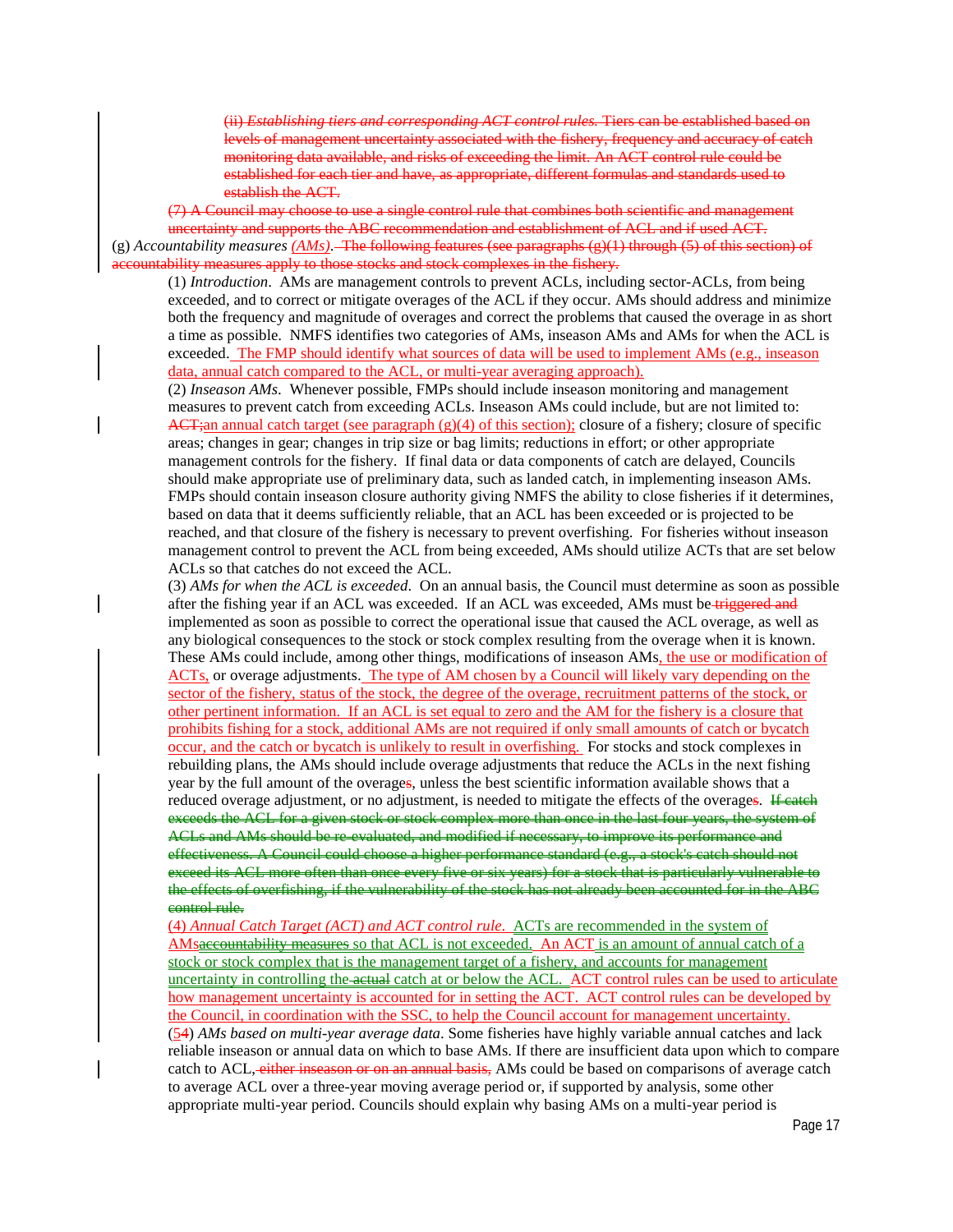appropriate. Evaluation of the moving average catch to the average ACL must be conducted annually, and AMs should be implemented if the average catch exceeds the average ACL, appropriate AMs should be implemented consistent with paragraph  $(g)(3)$  of this section. As a performance standard, if the average catch exceeds the average ACL for a stock or stock complex more than once in the last four years, then the system of ACLs and AMs should be re-evaluated and modified if necessary to improve its performance and effectiveness. The initial ACL and management measures may incorporate information from previous years so that AMs based on average ACLs can be applied from the first year. Alternatively, a Council could use a stepped approach where in year-1, catch is compared to the ACL for year-1; in year-2 the average catch for the past 2 years is compared to the average ACL; then in year 3 and beyond, the most recent 3 years of catch are compared to the corresponding ACLs for those years.

(65) *AMs for State-Federal Fisheries*. For stocks or stock complexes that have harvest in state or territorial waters, FMPs and FMP amendments must, at a minimum, have AMs for the portion of the fishery under Federal authority. Such AMs could include closing the EEZ when the Federal portion of the ACL is reached, or the overall stock's ACL is reached, or other measures.

(7) *Performance Standard*. If catch exceeds the ACL for a given stock or stock complex more than once in the last four years, the system of ACLs and AMs should be re-evaluated, and modified if necessary, to improve its performance and effectiveness. If AMs are based on multi-year average data, the performance standard is based on a comparison of the average catch to the average ACL. A Council could choose a higher performance standard (e.g., a stock's catch should not exceed its ACL more often than once every five or six years) for a stock that is particularly vulnerable to the effects of overfishing, if the vulnerability of the stock has not already been accounted for in the ABC control rule.

(h) *Establishing ACL mechanisms and AMs in FMPs*. FMPs or FMP amendments must establish ACL mechanisms and AMs for all stocks and stock complexes in the fishery, that require conservation and management (see  $\S$ )  $600.305(c)$ ), unless paragraph (h)( $\frac{21}{21}$ ) of this section is applicable. These mechanisms should describe the annual or multiyear process by which specific ACLs, AMs, and other reference points such as OFL, and ABC will be established. If a complex has multiple indicator stocks, each indicator stock must have its own ACL; an additional ACL for the stock complex as a whole is optional. In cases where fisheries (e.g., Pacific salmon) harvest multiple indicator stocks of a single species that cannot be distinguished at the time of capture, separate ACLs for the indicator stocks are not required and the ACL can be established for the complex as a whole.

(1) In establishing ACL mechanisms and AMs, FMPs should describe:

(i) Timeframes for setting ACLs (e.g., annually or multi-year periods); (ii) Sector-ACLs, if any (including set-asides for research or bycatch); (iii) AMs and how AMs are triggered and what sources of data will be used (e.g., inseason data, annual catch compared to the ACL, or multi-year averaging approach); and (iv) Sector-AMs, if there are sector-ACLs.

(12) Exceptions from ACL and AM requirements—

(i) *Life cycle*. Section 303(a)(15) of the Magnuson-Stevens Act "shall not apply to a fishery for species that has a life cycle of approximately 1 year unless the Secretary has determined the fishery is subject to overfishing of that species" (as described in Magnuson-Stevens Act section 303 note). This exception applies to a stock for which the average lengthage of time it takes for an individual to produce a reproductively active offsprings paymers in the population is approximately 1 year and that the individual has only one breeding season in its lifetime.or less. While exempt from the ACL and AM requirements, FMPs or FMP amendments for these stocks must have SDC, MSY, OY, ABC, and an ABC control rule.

(ii) *International fishery agreements*. Section 303(a)(15) of the Magnuson-Stevens Act applies "unless otherwise provided for under an international agreement in which the United States participates" (Magnuson-Stevens Act section 303 note). This exception applies to stocks or stock complexes subject to management under an international agreement, which is defined as "any bilateral or multilateral treaty, convention, or agreement which relates to fishing and to which the United States is a party" (see Magnuson-Stevens Act section  $3(24)$ ). These stocks would still need to have SDC, MSY, and MSYOY.

(23) *Flexibility in application of NS1 guidelines*. There are limited circumstances that may not fit the standard approaches to specification of reference points and management measures set forth in these guidelines. These include, among other things, conservation and management of Endangered Species Act listed species, harvests from aquaculture operations, and stocks with unusual life history characteristics (e.g., Pacific salmon, where the spawning potential for a stock is spread over a multi-concentrated in one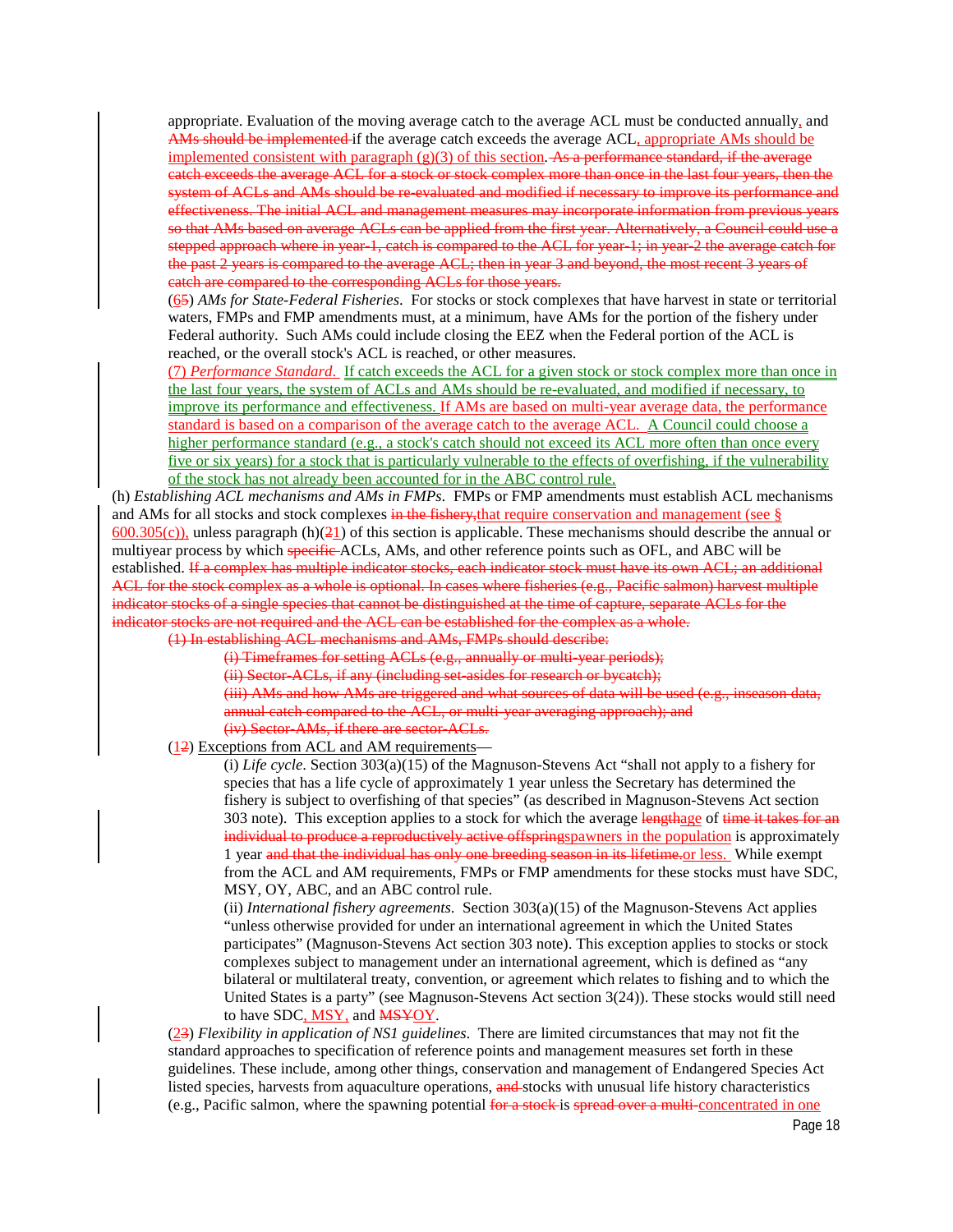year-period).), and stocks for which data are not available either to set reference points based on MSY or MSY proxies, or manage to reference points based on MSY or MSY proxies. In these circumstances,

Councils may propose alternative approaches for satisfying the NS1 requirements of the Magnuson-Stevens Act other than those set forth in these guidelines. Councils must document their rationale for any alternative approaches for these limited circumstances in an FMP or FMP amendment, which will be reviewed for consistency with the Magnuson-Stevens Act.

(i) *Fisheries data*. In their FMPs, or associated public documents such as SAFE reports as appropriate, Councils must describe general data collection methods, as well as any specific data collection methods used for all stocks in the fishery, and EC speciesstock complexes in their FMPs, including:

(1) Sources of fishing mortality (both landed and discarded), including commercial and recreational catch and bycatch in other fisheries;

(2) Description of the data collection and estimation methods used to quantify total catch mortality in each fishery, including information on the management tools used (i.e., logbooks, vessel monitoring systems, observer programs, landings reports, fish tickets, processor reports, dealer reports, recreational angler surveys, or other methods); the frequency with which data are collected and updated; and the scope of sampling coverage for each fishery; and

(3) Description of the methods used to compile catch data from various catch data collection methods and how those data are used to determine the relationship between total catch at a given point in time and the ACL for stocks and stock complexes that are part of a fisher yrequire conservation and management.

(j) *Council actions to address overfishing and rebuilding for stocks and stock complexes in the fishery*—

(1) *Notification*. The Secretary will immediately notify in writing a Regional Fishery Management Council whenever it is determined that:

(i) Overfishing is occurring;

(ii) A stock or stock complex is overfished;

(iii) A stock or stock complex is approaching an overfished condition; or

(iv) Existing remedial action taken for the purpose of ending previously identified overfishing or rebuilding a previously identified overfished stock or stock complex has not resulted in adequate progress.

## (2) *Timing of actions*—

(i) *If a stock or stock complex is undergoing overfishing*. Upon notification that a stock or stock complex is undergoing overfishing, a Council should immediately begin working with its SSC (or agency scientists or peer review processes in the case of Secretarially-managed fisheries) to ensure that the ABC is set appropriately to end overfishing. Councils should evaluate the cause of overfishing, address the issue that caused overfishing, and reevaluate their ACLs and AMs to make sure they are adequate. FMPs or FMP amendments must establish ACL and AM mechanisms in 2010, for stocks and stock complexes determined to be subject to overfishing, and in 2011, for all other stocks and stock complexes (*see* paragraph (b)(2)(iii) of this section). To address practical implementation aspects of the FMP and FMP amendment process, paragraphs  $(i)(2)(i)(A)$  through  $(C)$  of this section clarifies the expected timing of actions.

(A) In addition to establishing ACL and AM mechanisms, the ACLs and AMs themselves must be specified in FMPs, FMP amendments, implementing regulations, or annual specifications beginning in 2010 or 2011, as appropriate.

(B) For stocks and stock complexes still determined to be subject to overfishing at the end of 2008, ACL and AM mechanisms and the ACLs and AMs themselves must be effective in fishing year 2010.

(C) For stocks and stock complexes determined to be subject to overfishing during 2009, ACL and AM mechanisms and ACLs and AMs themselves should be effective in fishing year 2010, if possible, or in fishing year 2011, at the latest.

(ii) *If a stock or stock complex is overfished or approaching an overfished condition*. (A) For notifications Upon notification that a stock or stock complex is overfished or approaching an overfished condition made before July 12, 2009, a Council must prepare an FMP, FMP amendment, or proposed regulations within one year of notification. If the stock or stock complex is overfished, the purpose of the action is to specify a time period for ending overfishing and rebuilding the stock or stock complex that will be as short as possible as described under section 304(e)(4) of the Magnuson-Stevens Act. If the stock or stock complex is approaching an overfished condition, the purpose of the action is to prevent the biomass from declining below the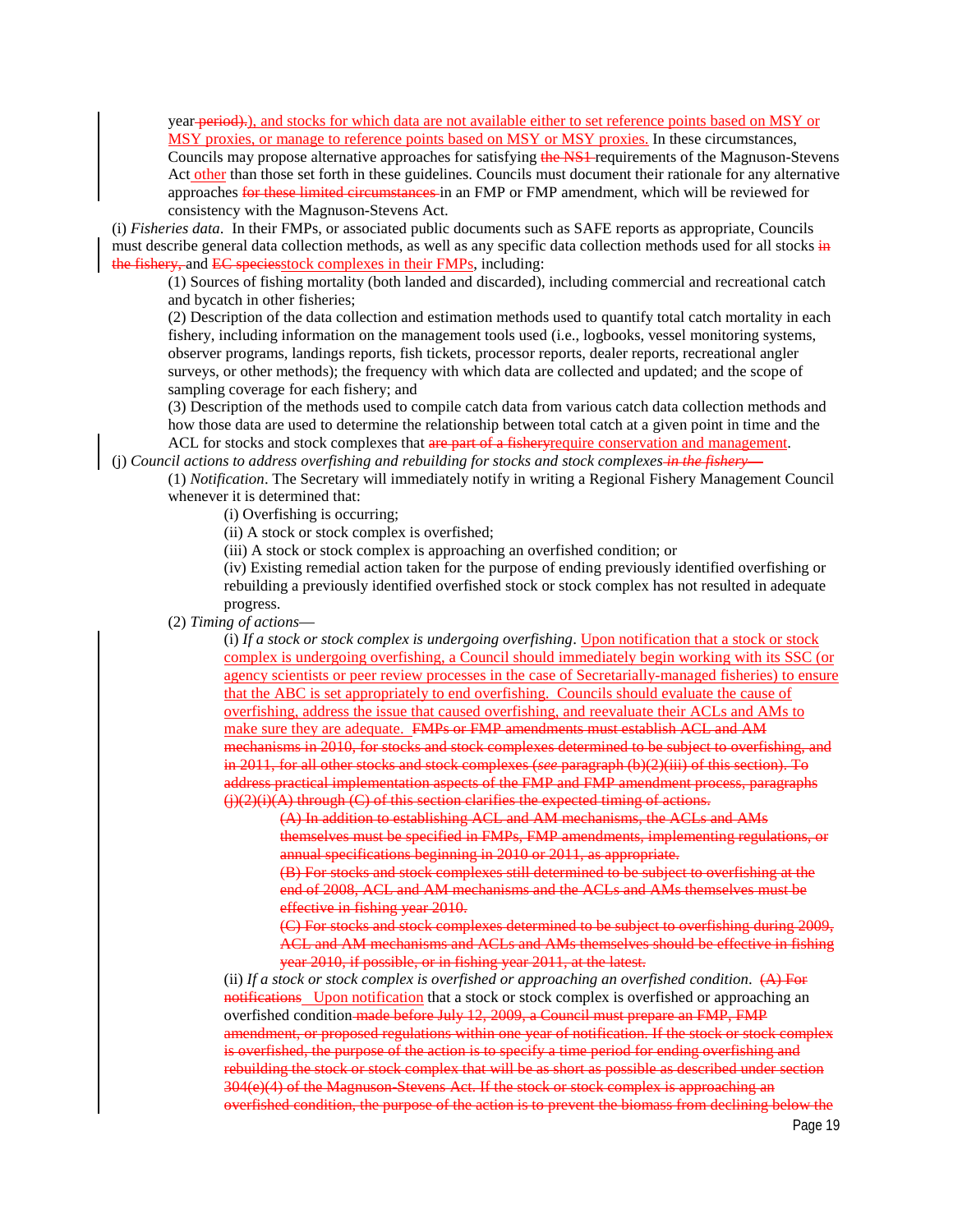MSST.(B) For notifications that a stock or stock complex is overfished or approaching an overfished condition made after July 12, 2009, a Council must prepare and implement an FMP, FMP amendment, or proposed regulations within two years of notification, consistent with the requirements of section  $304(e)(3)$  of the Magnuson-Stevens Act. Council actions should be submitted to NMFS within 15 months of notification to ensure sufficient time for the Secretary to implement the measures, if approved. If the stock or stock complex is overfished and overfishing is occurring, the rebuilding plan must end overfishing immediately and be consistent with ACL and AM requirements of the Magnuson Stevens Act.

(3) *Overfished fishery*.—

(i) Where a stock or stock complex is overfished, a Council must specify a time period for rebuilding the stock or stock complex based on factors specified in Magnuson-Stevens Act section  $304(e)(4)$ . This target time for rebuilding (T<sub>target</sub>) shall be as short as possible, taking into account: Thethe status and biology of any overfished stock, the needs of fishing communities, recommendations by international organizations in which the U.S. participates, and interaction of the stock within the marine ecosystem. In addition, the time period shall not exceed 10 years, except where biology of the stock, other environmental conditions, or management measures under an international agreement to which the U.S. participates, dictate otherwise. SSCs (or agency scientists or peer review processes in the case of Secretarial actions) shall provide recommendations for achieving rebuilding targets (see Magnuson-Stevens Act section  $302(g)(1)(B)$ ). The above factors enter into the specification of Ttarget as follows:

(A) *The "minimum time for rebuilding a stock" (Tmin)*.  $T_{min}$  means the amount of time the stock or stock complex is expected to take to rebuild to its MSY biomass level in the absence of any fishing mortality. In this context, the term "expected" means to have at least a 50 percent probability of attaining the Bmsy<sub>r</sub>, where such probabilities can be calculated. The starting year for the  $T_{min}$  calculation should be the first year that the rebuilding plan is expected to be implemented.

 $(B)$  For scenarios under paragraph  $(j)(2)(ii)(A)$  of this section, the starting year for the  $T<sub>min</sub>$  calculation is the first year that a rebuilding plan is implemented. For scenarios under paragraph (j)(2)(ii)(B) of this section, the starting year for the  $T_{min}$  calculation is 2 years after notification that a stock or stock complex is overfished or the first year that a rebuilding plan is implemented, whichever is sooner.

(B) *The maximum time for rebuilding a stock or stock complex to its Bmsy (Tmax).*

( $I\overline{\mathbf{C}}$ ) If T<sub>min</sub> for the stock or stock complex is 10 years or less, then the maximum time allowable for rebuilding  $(T_{max})$  that stock to its  $B_{max}$ -is 10 years. ( $2\overline{D}$ ) If T<sub>min</sub> for the stock or stock complex exceeds 10 years, then the maximum

time allowable for rebuilding a stock or stock complexone of the following methods can be used to its  $B_{\text{msg}}$  is determine  $T_{\text{max}}$ :

 $(i)$  T<sub>min</sub> plus the length of time associated with one generation time for that stock or stock complex. "Generation time" is the average length of time between when an individual is born and the birth of its offspring. (ii) The amount of time the stock or stock complex is expected to take to rebuild to  $B_{msy}$  if fished at 75 percent of MFMT, or (iii)  $T_{\text{min}}$  multiplied by two.

(3) When selecting a method for determining  $T_{\text{max}}$ , a Council must provide a rationale for its decision based on the best scientific information available.

<sub>et</sub> shall not exceed T<sub>max</sub>, and should be calculated based on the factors described in  $\frac{\text{parameter}}{\text{phi}}$  (i)(3).

(C) Target time to rebuilding a stock or stock complex  $(T_{\text{target}})$ .  $T_{\text{target}}$  is the specified time period for rebuilding a stock that is considered to be in as short a time as possible, while taking into account the factors described in paragraph (j)(3)(i) of this section.  $T_{\text{target}}$  shall not exceed  $T_{\text{max}}$ , and the fishing mortality associated with achieving  $T_{\text{target}}$  is referred to as Frebuild.

(ii) If a stock or stock complex reached the end of its rebuilding plan period and has not yet been determined to be rebuilt, then the rebuilding F should not be increased until the stock or stock complex has been demonstrated to be rebuilt. If the rebuilding plan was based on a T<sub>target</sub> that was ) than T<sub>max</sub>, and the stock or stock complex is not rebuilt by T<sub>target</sub>, rebuilding measures should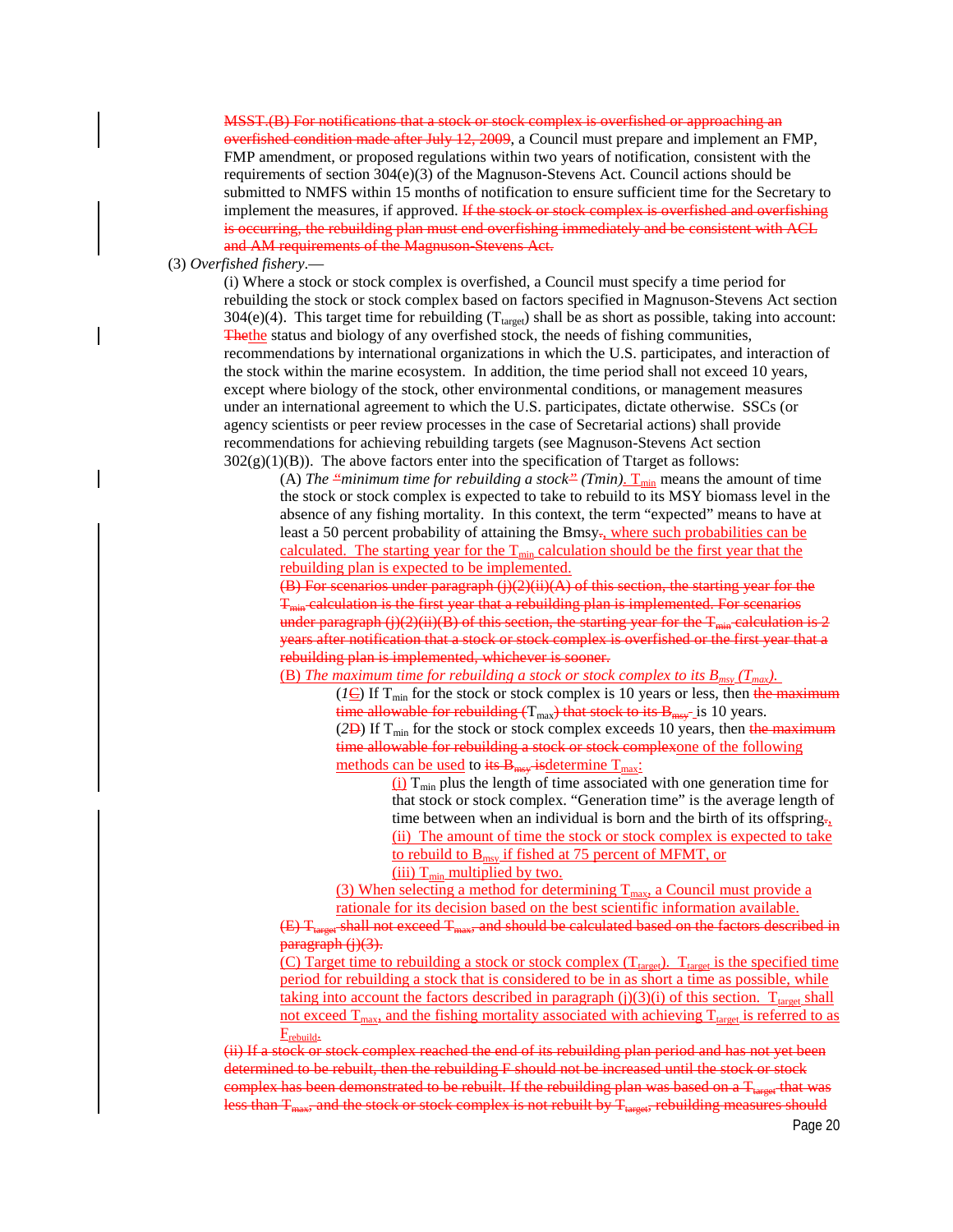be revised, if necessary, such that the stock or stock complex will be rebuilt by T<sub>max</sub>. If the stock or stock complex has not rebuilt by  $T_{\text{max}}$ , then the fishing mortality rate should be maintained at F<sub>rebuild</sub> or 75 percent of the MFMT, whichever is less.

(iii) Council action addressing an overfished fishery must allocate both overfishing restrictions and recovery benefits fairly and equitably among sectors of the fishery.

 $(iii\ddot{\bm{v}})$  For fisheries managed under an international agreement, Council action addressing an overfished fishery must reflect traditional participation in the fishery, relative to other nations, by fishermen of the United States.

(iv) *Adequate Progress*. The Secretary shall review rebuilding plans at routine intervals that may not exceed two years to determine whether the plans have resulted in adequate progress toward ending overfishing and rebuilding affected fish stocks (MSA section  $304(e)(7)$ ). Such reviews could include the review of recent stock assessments, comparisons of catches to the ACL, or other appropriate performance measures. The Secretary may find that adequate progress is not being made if F<sub>rebuild</sub> or the ACL associated with F<sub>rebuild</sub> are exceeded, and AMs are not correcting the operational issue that caused the overage and addressing any biological consequences to the stock or stock complex resulting from the overage when it is known (see paragraph  $(g)(3)$  of this section). A lack of adequate progress may also be found when the rebuilding expectations of a stock or stock complex are significantly changed due to new and unexpected information about the status of the stock. If a determination is made under this provision, the Secretary will notify the appropriate Council and recommend further conservation and management measures, and the Council must develop and implement a new or revised rebuilding plan within two years (see MSA sections  $304(e)(3)$  and  $(e)(7)(B)$ ). For Secretarially-managed fisheries, the Secretary would take immediate action necessary to achieve adequate progress toward ending overfishing and rebuilding.

(v) While a stock or stock complex is rebuilding, revising rebuilding timeframes (i.e.,  $T_{\text{target}}$  and  $T<sub>max</sub>$ ) or  $F<sub>rebuild</sub>$  is not necessary, unless the Secretary finds that adequate progress is not being made.

(vi) If athe stock or stock complex has not rebuilt by  $T_{\text{max}}$ , then the fishing mortality rate should be maintained at its current  $E_{\text{rebuild}}$  or 75 percent of the MFMT, whichever is less, until the stock or stock complex is rebuilt or the Secretary finds that adequate progress in not being made.

(4) *Emergency actions and interim measures*. The Secretary, on his/her own initiative or in response to a Council request, may implement interim measures to reduce overfishing or promulgate regulations to address an emergency (Magnuson-Stevens Act section 304(e)(6) or 305(c)). In considering a Council request for action, the Secretary would consider, among other things, the need for and urgency of the action and public interest considerations, such as benefits to the stock or stock complex and impacts on participants in the fishery. If a Council is developing a rebuilding plan or revising an existing rebuilding plan due to a lack of adequate progress (see MSA section  $304(e)(7)$ ), the Secretary may, in response to a Council request, implement interim measures that reduce, but do not necessarily end, overfishing (see MSA section 304(e)(6)) if all of the following criteria are met:

(i) The interim measures are needed to address an unanticipated and significantly changed understanding of the status of the stock or stock complex;

(ii) Ending overfishing immediately is expected to result in severe social and/or economic impacts to a fishery; and

(iii) The interim measures will ensure that the stock or stock complex will increase its current biomass through the duration of the interim measures.

(i) These measures may remain in effect for not more than 180 days, but may be extended for an additional 186 days if the public has had an opportunity to comment on the measures and, in the case of Council-recommended measures, the Council is actively preparing an FMP, FMP amendment, or proposed regulations to address the emergency or overfishing on a permanent basis.

(ii) Often, these measures need to be implemented without prior notice and an opportunity for public comment, as it would be impracticable to provide for such processes given the need to act quickly and also contrary to the public interest to delay action. However, emergency regulations and interim measures that do not qualify for waivers or exceptions under the Administrative Procedure Act would need to follow proposed notice and comment rulemaking procedures.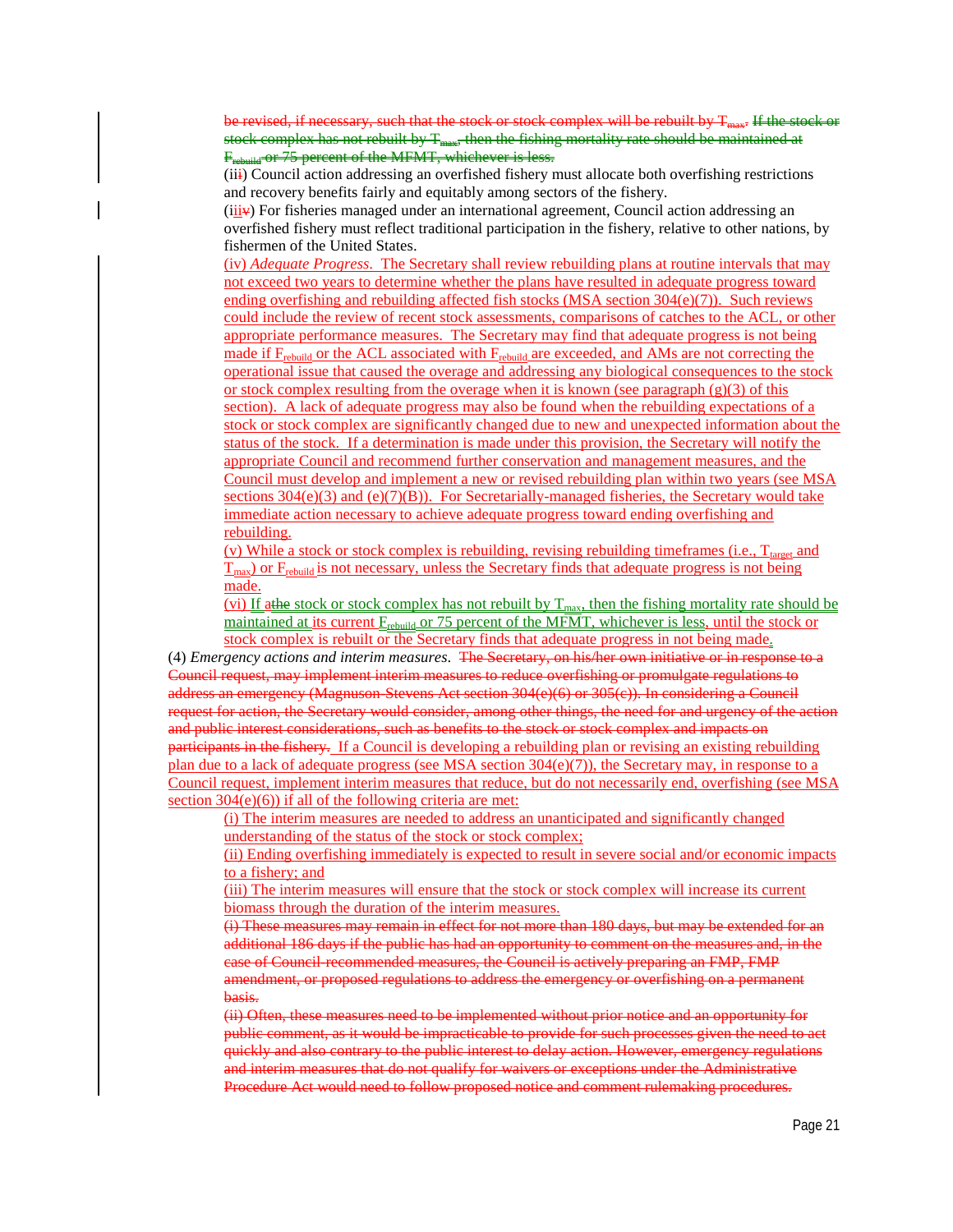(5) *Discontinuing a rebuilding plan based on new scientific information*. A Council may discontinue a rebuilding plan for a stock or stock complex before it reaches Bmsy, if all of the following criteria are met:

(i) The Secretary determines that the stock was not overfished in the year that the overfished determination (see MSA section 304(e)(3)) was based on; and

(ii) The biomass of the stock is not currently below the MSST.

(6) *Management measures for depleted stocks*. In cases where an overfished stock or stock complex is considered to be "depleted" (see paragraph  $(e)(2)(i)(F)$ ), a Council may identify in its rebuilding plan additional management measures or initiatives that could improve the status of the stock, such as: reevaluating SDCs to determine if they are representative of current environmental conditions, recommending the restoration of habitat and other ameliorative programs, identifying research priorities to improve the Councils understanding of the impediments to rebuilding, or partnering with Federal and state agencies to address non-fishing related impacts.

(k) *International overfishing*. If the Secretary determines that a fishery is overfished or approaching a condition of being overfished due to excessive international fishing pressure, and for which there are no management measures (or no effective measures) to end overfishing under an international agreement to which the United States is a party, then the Secretary and/or the appropriate Council shall take certain actions as provided under Magnuson-Stevens Act section 304(i). The Secretary, in cooperation with the Secretary of State, must immediately take appropriate action at the international level to end the overfishing. In addition, within one year after the determination, the Secretary and/or appropriate Council shall:

(1) Develop recommendations for domestic regulations to address the relative impact of the U.S. fishing vessels on the stock. Council recommendations should be submitted to the Secretary.

(2) Develop and submit recommendations to the Secretary of State, and to the Congress, for international actions that will end overfishing in the fishery and rebuild the affected stocks, taking into account the relative impact of vessels of other nations and vessels of the United States on the relevant stock. Councils should, in consultation with the Secretary, develop recommendations that take into consideration relevant provisions of the Magnuson-Stevens Act and NS1 guidelines, including section 304(e) of the Magnuson-Stevens Act and paragraph  $(j)(3)(i+i)$  of this section, and other applicable laws. For highly migratory species in the Pacific, recommendations from the Western Pacific, North Pacific, or Pacific Councils must be developed and submitted consistent with Magnuson-Stevens Reauthorization Act section 503(f), as appropriate.

(3) *Considerations for assessing "relative impact."* "Relative impact" under paragraphs (k)(1) and (2) of this section may include consideration of factors that include, but are not limited to: Domestic and international management measures already in place, management history of a given nation, estimates of a nation's landings or catch (including bycatch) in a given fishery, and estimates of a nation's mortality contributions in a given fishery. Information used to determine relative impact must be based upon the best available scientific information.

(l) *Relationship of National Standard 1 to other national standards*— *General*.National Standards 2 through 10 provide further requirements for conservation and management measures in FMPs, but do not alter the requirement of NS1 to prevent overfishing and rebuild overfished stocks (see MSA section 301(a)), and guidelines for these standards are provided in §§ 600.315 – 600.355. Below is a description of how some of the other National Standards intersect with National Standard 1.

(1) *National Standard 2* (see § 600.315). Management measures and reference points to implement NS1 must be based on the best scientific information available. When data are insufficient to estimate reference points directly, Councils should develop reasonable proxies to the extent possible (also *see* paragraphsee paragraph (e)(1)( $\angle$ ivv)(B) of this section). In cases where scientific data are severely limited, effort should also be directed to identifying and gathering the needed data. SSCs should advise their Councils regarding the best scientific information available for fishery management decisions. (2) *National Standard 3* (see § 600.320). Reference points should generally be specified in terms of the level of stock aggregation for which the best scientific information is available (also see paragraph (e)(1)(iii) of this section). Also, scientific assessments must be based on the best information about the total range of the stock and potential biological structuring of the stock into biological sub-units, which may differ from the geographic units on which management is feasible.paragraphs (e)(1)(ii) and (iii) of this section).

(3) *National Standard 6* (see § 600.335). Councils must build into the reference points and control rules appropriate consideration of risk, taking into account uncertainties in estimating harvest, stock conditions, life history parameters, or the effects of environmental factors.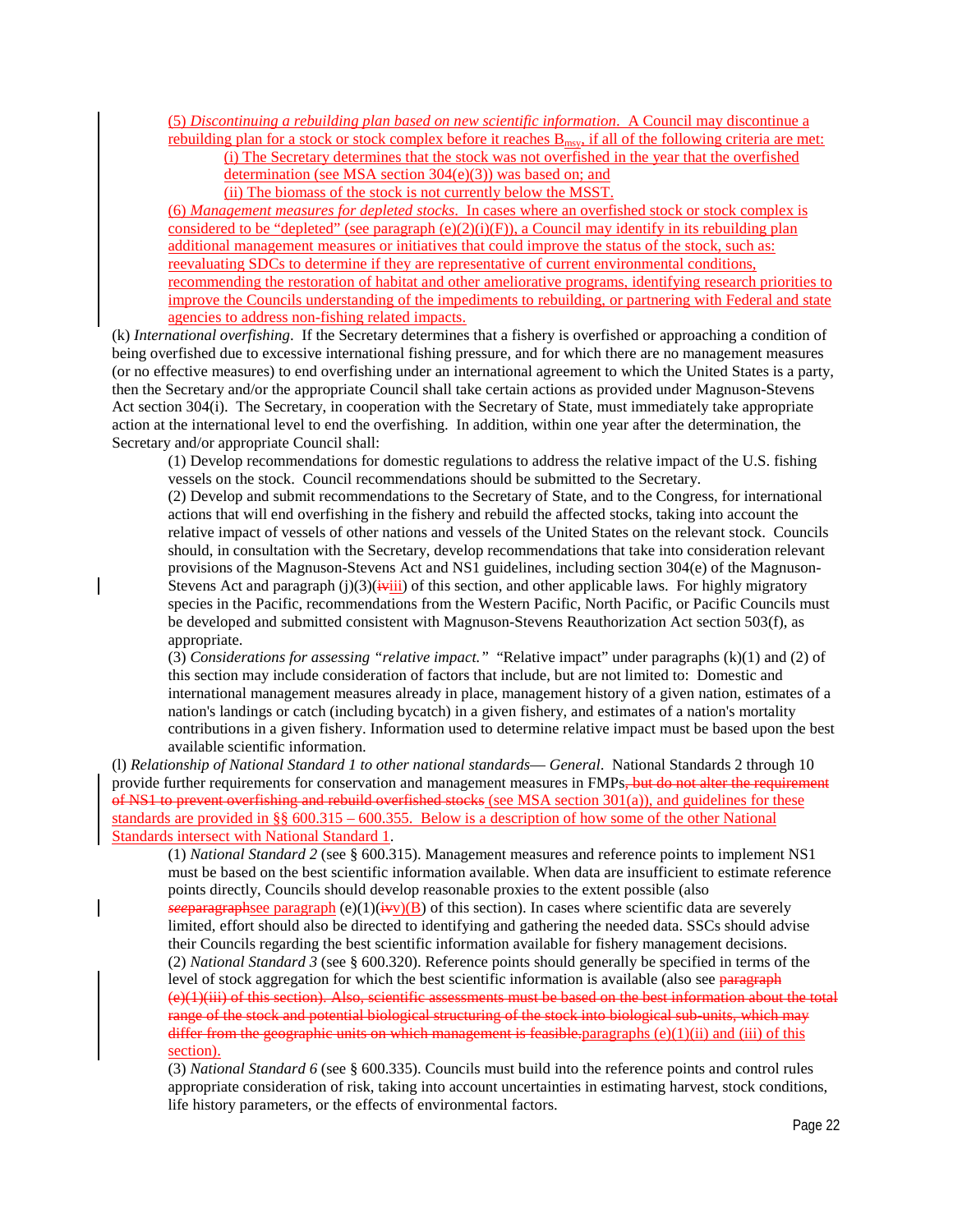(4) *National Standard 8* (see § 600.345). National Standard 8 directs the Councils to applyaddresses economic and social factors towards sustained participation of fishing communities considerations and minimizing to the extent practicable, minimize adverse economic impacts on suchfishing communities within the context of preventing overfishing and rebuilding overfished stocks as required under National Standard 1. Therefore, calculation Calculation of OY as reduced from MSY should includealso includes consideration of economic and social factors, but the combination of management measures chosen to achieve the OY must principally be designed to prevent overfishing and rebuild overfished stocks. (5) *National Standard 9* (see § 600.350). Evaluation of stock status with respect to reference points must take into account mortality caused by bycatch. In addition, the estimation of catch should include the mortality of fish that are discarded.

(m) *Exceptions to requirements to prevent overfishing*. Exceptions to the requirement to prevent overfishing could apply under certain limited circumstances. Harvesting one stock at its optimum level may result in overfishing of another stock when the two stocks tend to be caught together (This can occur when the two stocks are part of the same fishery or if one is bycatch in the other's fishery). Before a Council may decide to allow this type of overfishing, an analysis must be performed and the analysis must contain a justification in terms of overall benefits, including a comparison of benefits under alternative management measures, and an analysis of the risk of any stock or stock complex falling below its MSST. The Council may decide to allow this type of overfishing if the fishery is not overfished and the analysis demonstrates that all of the following conditions are satisfied:

(1) Such action will result in long-term net benefits to the Nation;

(2) Mitigating measures have been considered and it has been demonstrated that a similar level of longterm net benefits cannot be achieved by modifying fleet behavior, gear selection/configuration, or other technical characteristic in a manner such that no overfishing would occur; and

(3) The resulting rate of fishing mortality will not cause any stock or stock complex to fall below its MSST more than 50 percent of the time in the long term, although it is recognized that persistent overfishing is expected to cause the affected stock to fall below its Bmsy more than 50 percent of the time in the long term.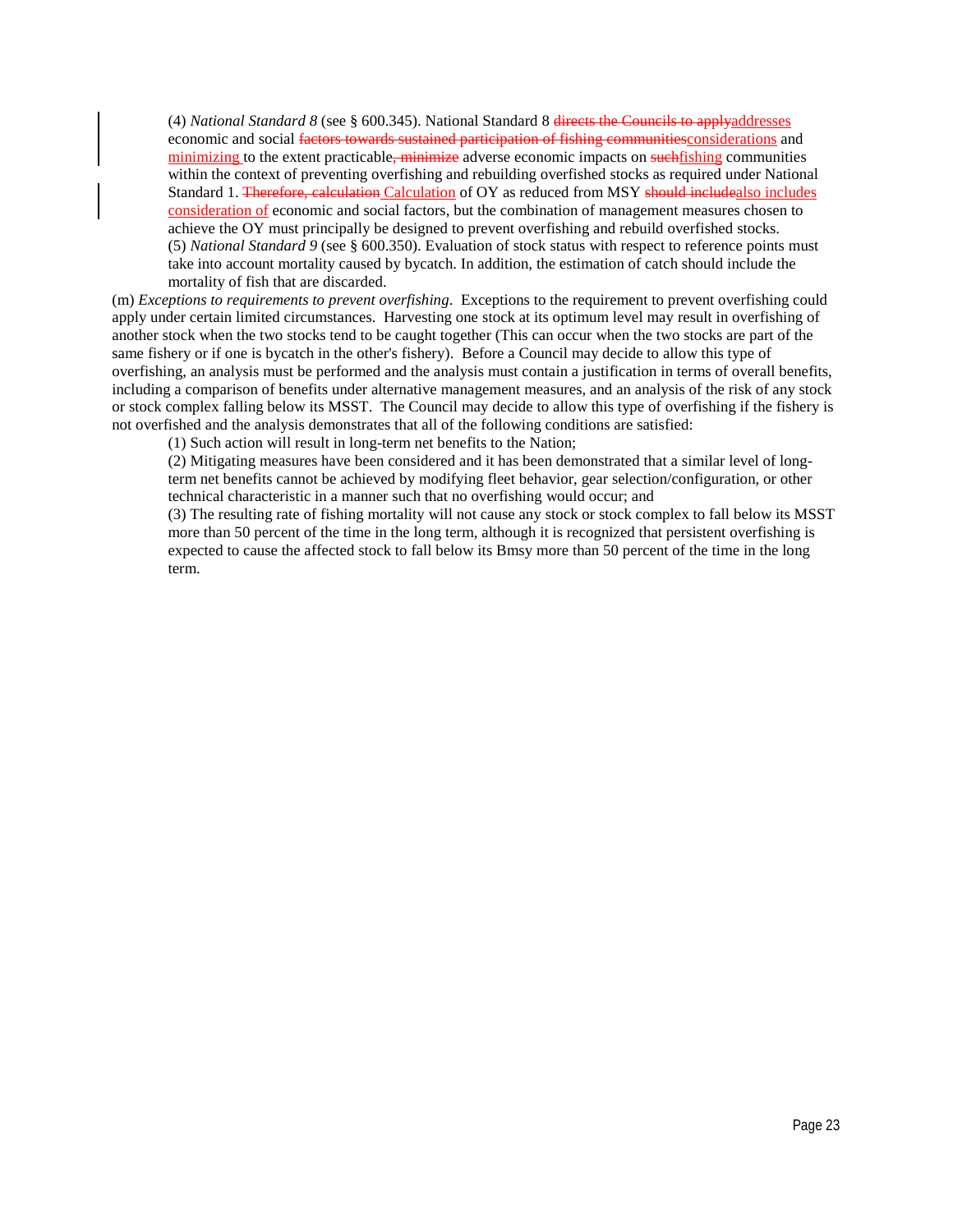#### § 600.320 National Standard 3—Management Units.

(a) *Standard 3*. To the extent practicable, an individual stock of fish shall be managed as a unit throughout its range, and interrelated stocks of fish shall be managed as a unit or in close coordination.

(b) *General*. The purpose of this standard is to induce a comprehensive approach to fishery management. The geographic scope of the fishery, for planning purposes, should cover the entire range of the stocks(s) of fish, and not be overly constrained by political boundaries. Wherever practicable, an FMP should seek to manage interrelated stocks of fish.

(c) *Unity of management*. Cooperation and understanding among entities concerned with the fishery (e.g., Councils, states, Federal Government, international commissions, foreign nations) are vital to effective management. Where management of a fishery involves multiple jurisdictions, coordination among the several entities should be sought in the development of an FMP. Where a range overlaps Council areas, one FMP to cover the entire range is preferred. The Secretary designates which Council(s) will prepare the  $FMP$  under (see section 304(f) of the Magnuson-Stevens Act-).

(d) *Management unit*. The term "management unit" means a fishery or that portion of a fishery identified in an FMP as relevant to the FMP's management objectives. Stocks in the fishery management unit are considered to be in need of conservation and management (see § 600.305(c)).

(1) *Basis*. The choice of a management unit depends on the focus of the FMP's objectives, and may be organized around biological, geographic, economic, technical, social, or ecological perspectives. For example:

(i) *Biological*—could be based on a stock(s) throughout its range.

(ii) *Geographic*—could be an area.

(iii) *Economic*—could be based on a fishery supplying specific product forms.

(iv) *Technical*—could be based on a fishery utilizing a specific gear type or similar fishing practices.

(v) *Social*—could be based on fishermen as the unifying element, such as when the fishermen pursue different species in a regular pattern throughout the year.

(vi) *Ecological*—could be based on species that are associated in the ecosystem or are dependent on a particular habitat.

(2) *Conservation and management measures*. FMPs should include conservation and management measures for that part of the management unit within U.S. waters, although the Secretary can ordinarily implement them only within the EEZ. The measures need not be identical for each geographic area within the management unit, if the FMP justifies the differences. A management unit may contain, in addition to regulated species, stocks of fish for which there is not enough information available to specify MSY and OY or to establish management measures, so that data on these species may be collected under the FMP.their proxies.

(e) *Analysis*. To document that an An FMP is as comprehensive as practicable, it should include discussions discussion of the following:

(1) The range and distribution of the stocks, as well as the patterns of fishing effort and harvest.

(2) Alternative management units and reasons for selecting a particular one. A less-than-comprehensive management unit may be justified if, for example, complementary management exits exits or is planned for a separate geographic area or for a distinct use of the stocks, or if the unmanaged portion of the resource is immaterial to proper management.

(3) Management activities and habitat programs of adjacent states and their effects on the FMP's objectives and management measures. Where state action is necessary to implement measures within state waters to achieve FMP objectives, the FMP should identify what state action is necessary, discuss the consequences of state inaction or contrary action, and make appropriate recommendations. The FMP should also discuss the impact that Federal regulations will have on state management activities.

(4) Management activities of other countries having an impact on the fishery, and how the FMP's management measures are designed to take into account these impacts. International boundaries may be dealt with in several ways. For example:

(i) By limiting the management unit's scope to that portion of the stock found in U.S. waters;

(ii) By estimating MSY for the entire stock and then basing the determination of OY for the U.S. fishery on the portion of the stock within U.S. waters; or

(iii) By referring to treaties or cooperative agreements.